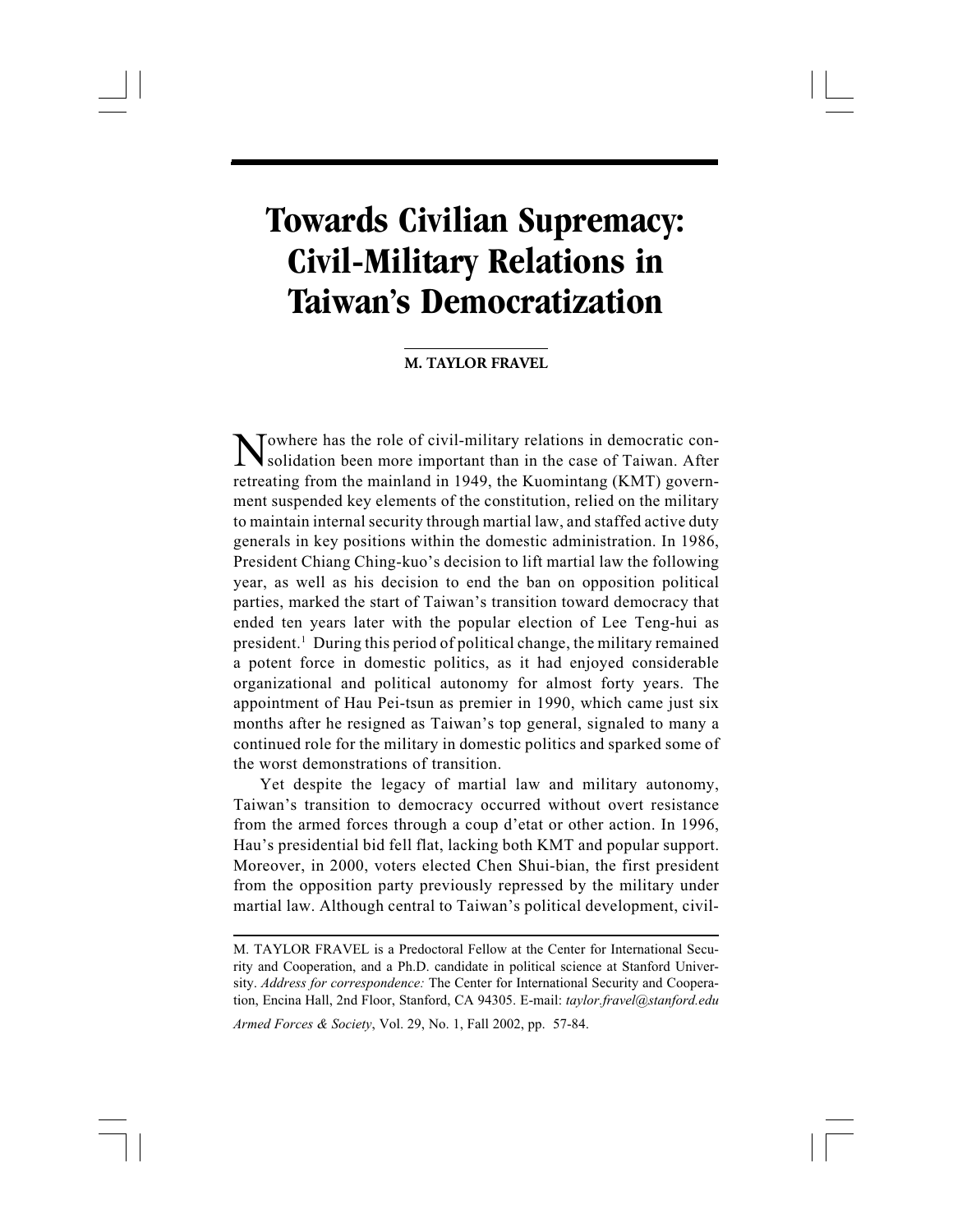military relations have never been treated as an independent variable that explains this successful democratization by any of the key scholarly works on the island's democratization.<sup>2</sup> Indeed, the most intriguing part of the Taiwan story—why the military did not revolt or openly resist during the democratic transition—remains untold.

To explain Taiwan's transformation, this articles starts with the notion of civilian supremacy. In general terms, civilian supremacy expands Huntington's concept of objective civilian control.3 As conceptualized by Aguero, Diamond, Hunter, and others, the achievement of civilian supremacy requires that three conditions must be reached: first, military intervention in domestic politics must be eliminated so that the armed forces are rendered neutral as a political force; second, political institutions must exist to ensure control of the armed forces by an elected government; and third, society must be free from military intervention in both the civil and the economic spheres, thereby rebuilding trust both in the armed forces and in the government.<sup>4</sup>

Under martial law, Taiwan lacked civilian supremacy over the military. While the KMT exerted a degree of civilian control over the armed forces through a commissar system, the military remained an active force in politics and society through the implementation of martial law. Since 1987, however, Taiwan has made considerable progress toward achieving civilian supremacy. The armed forces have largely withdrawn from the domestic political sphere, as active duty military officers no longer serve in the civilian government and the military no longer oversees internal security. The passage of the National Defense Law in 2000 and the growing oversight role of the Legislative Yuan have strengthened the institutions of democratic control. Reconciliation efforts for past abuses by the armed forces and the elimination of mandatory military education programs have increased social impartiality.

Four factors explain Taiwan's progress towards civilian supremacy. First, the legacy of civilian government administration and KMT control of Taiwan's military created optimal preconditions by buffering opposition of the military to political change. Second, the existence of a compelling external threat to Taiwan's national security from China during the transition helped to unite the political objectives of the military and the civilian government. Third, skilled leadership by presidents Chiang Ching-kuo and Lee Teng-hui navigated around potential military opposition by deferring key reforms until after the transition had begun. Fourth, emerging democratic institutions, especially the legislature and the press, helped exert public pressure on the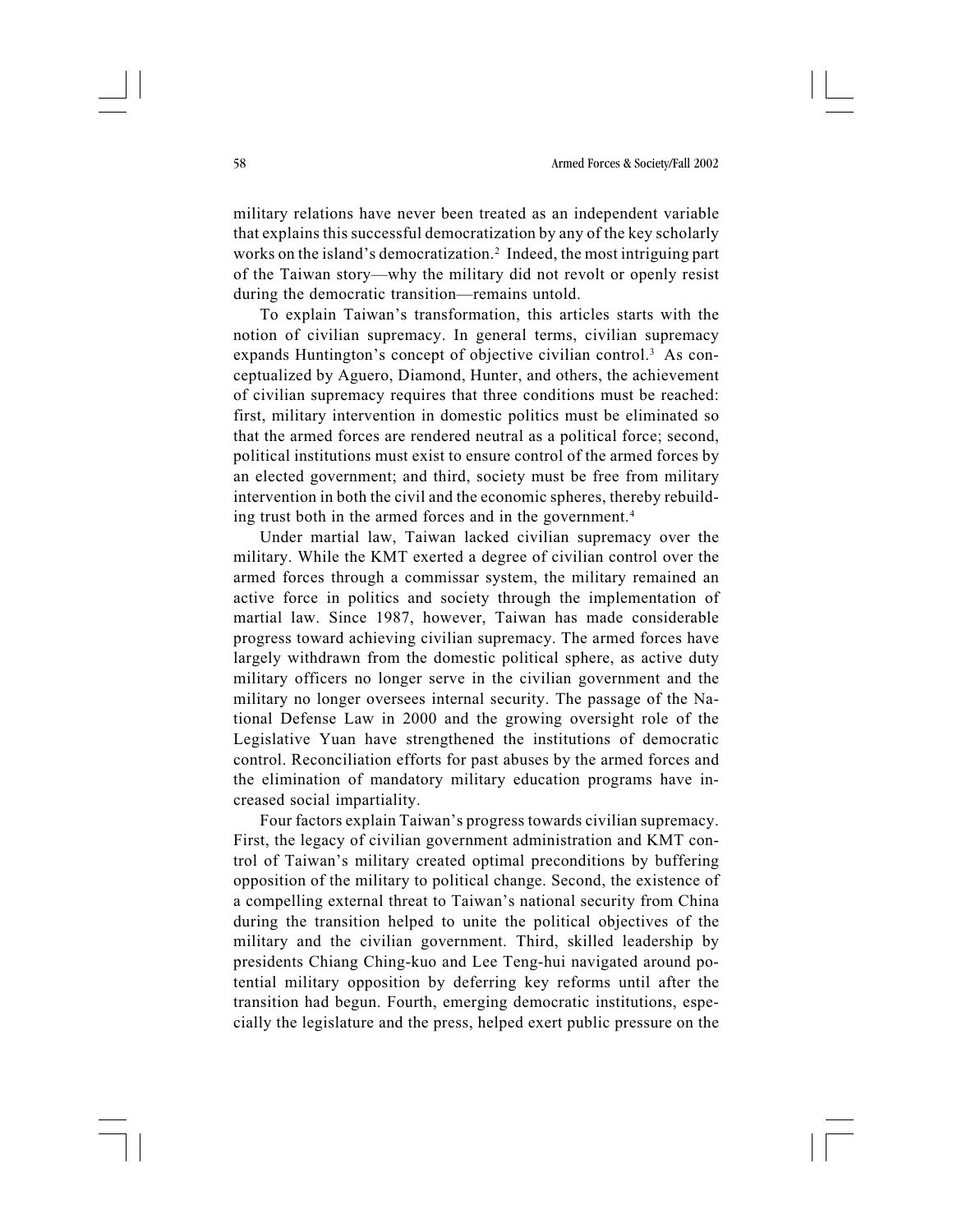government to reform the armed forces, ensuring a broad base of support.

What follows has three parts. The first section reviews the state of civil military relations before the lifting of martial law and the initiation of Taiwan's transition to democracy. The second section examines the striking progress towards the establishment of civilian supremacy over the military since 1987, discussing in turn political neutrality, democratic control, and social impartiality. The third section covers the sources of these changes.

# Civil-Military Relations in Taiwan under Martial Law

During the era of martial law, Taiwan lacked civilian supremacy over the military. While the Koumintang (KMT) exerted a degree of civilian control over the armed forces through a political commissar system, the military still remained an active force in both politics and society. The state of civil-military relations in Taiwan under martial law is summarized in Table 1.

Under martial law, the military was actively involved in domestic politics and was anything but a neutral political force. Through the 1950s, military officers occupied leading positions in the civilian government. For example, after 1949, General Ch'en Ch'eng, one of Chiang Kai-shek's trusted deputies, dominated the civilian administration of Taiwan until 1963, serving as vice-president, premier, and vice director-general of the KMT. Until 1972, a senior military officer served as governor of Taiwan Province,<sup>5</sup> and military officers, both active duty and retired, constituted roughly 30 percent of the Central Standing Committee (CSC) of the KMT, the key policy committee of the party.6 Military membership on the CSC dropped to roughly twenty percent in the 1970s, but the informal influence of military officers increased, as many colonels and generals passed special examinations that placed them in government posts upon retirement from the armed forces.<sup>7</sup> Perhaps the most significant encroachment by the military into politics occurred through General Wang Sheng, who was head of the General Political Warfare Department (GPWD) and viewed as "the second most powerful political figure in Taiwan after Chiang himself" in the late 1970s and early 1980s.8 Wang, held to represent the hardline faction of the KMT, simultaneously headed the GPWD and the "Liu Shao-kang" office, which played a leading role in policymaking.9

As the defender of the KMT, the military played an active role in domestic administration. Through the Taiwan Garrison Command (TGC),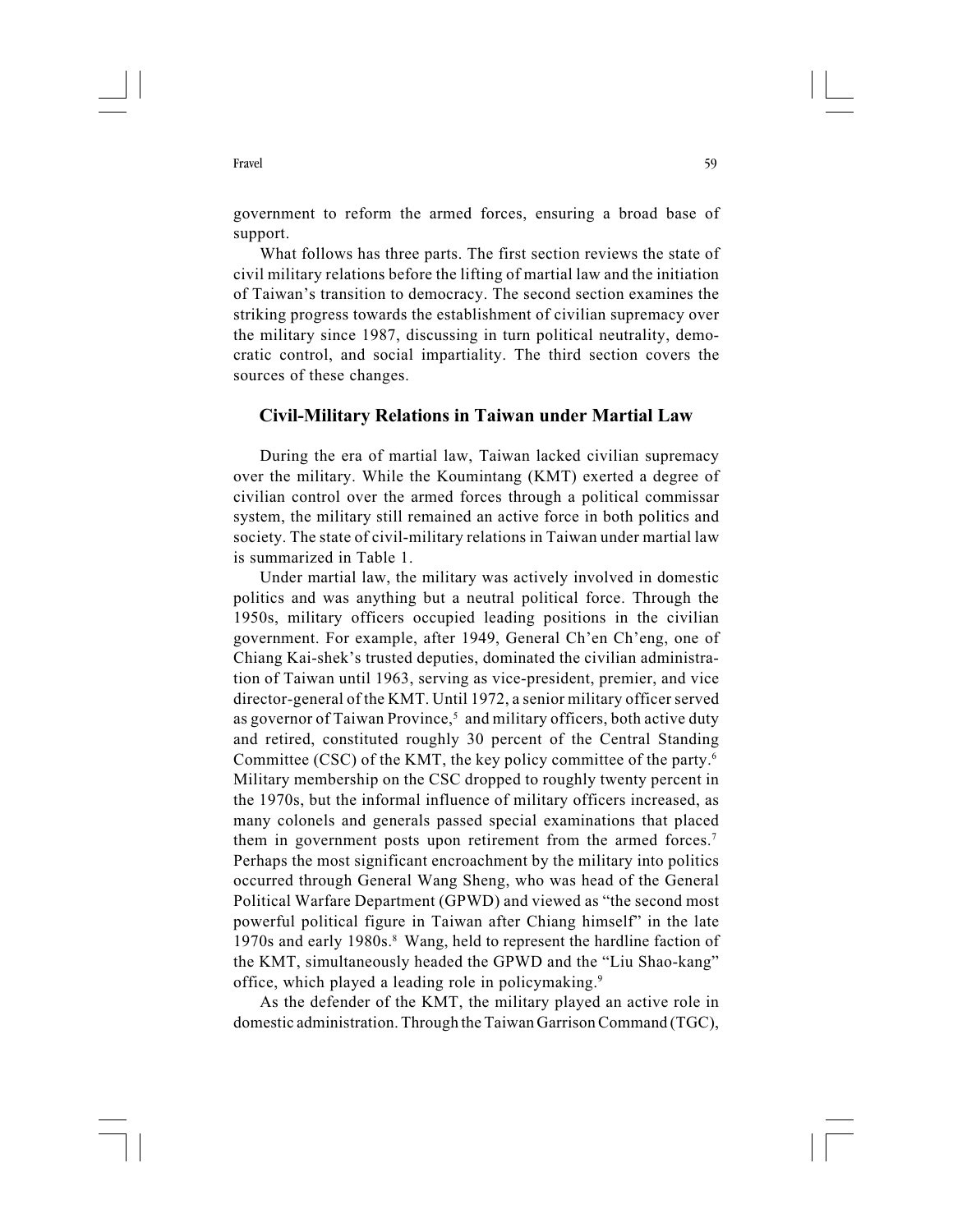- 
- 
- 
- 
- 
- 
- 

- 
- 
- 
- 
- Table 1<br> **Civil-Military Relations in Taiwan, 1949-1987**<br>
Indicator<br> **Civil-Military Relations in Taiwan, 1949-1987**<br> **States**<br> **Civil-Military Relations in Taiwan, 1949-1987**<br> **States**<br> **Civilian** Chinage, not government
	-
	-
	-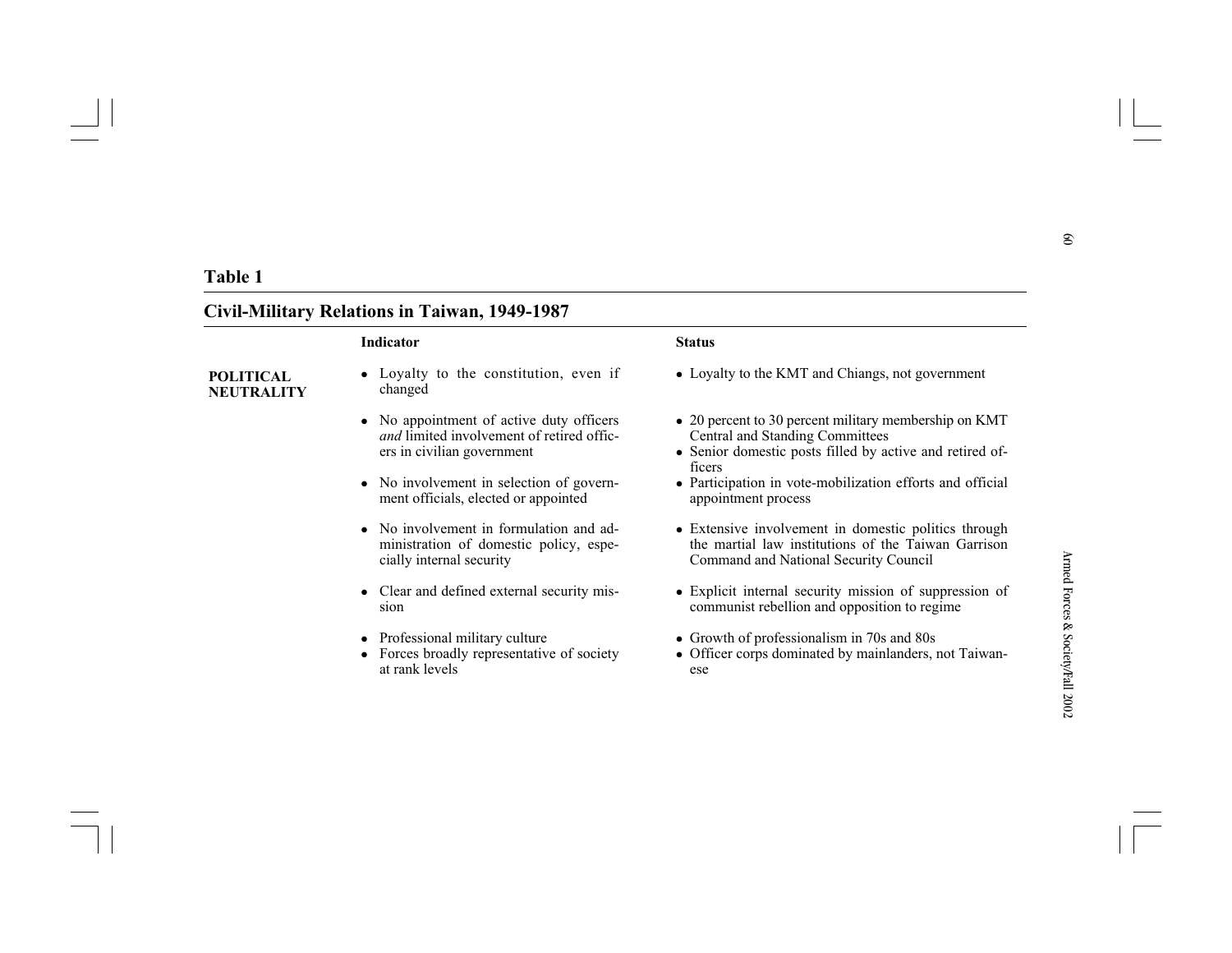- 
- 
- 
- 
- 

- 
- 
- 
- 
- **Table 1 (cont.)**<br> **CONTROL**<br> **CONTROL**<br> **CONTROL**<br> **CONTROL**<br> **CONTROL**<br> **CONTROL**<br> **CONTROL**<br> **CONTROL**<br> **CONTROL**<br> **CONTROL**<br> **CONTROL**<br> **CONTROL**<br> **CONTROL**<br> **CONTROL**<br> **CONTROL**<br> **CONTROL**<br> **CONTROL**<br> **CONTROL**<br> **CON** 
	-
	-
	-
	-
	-
	-
	-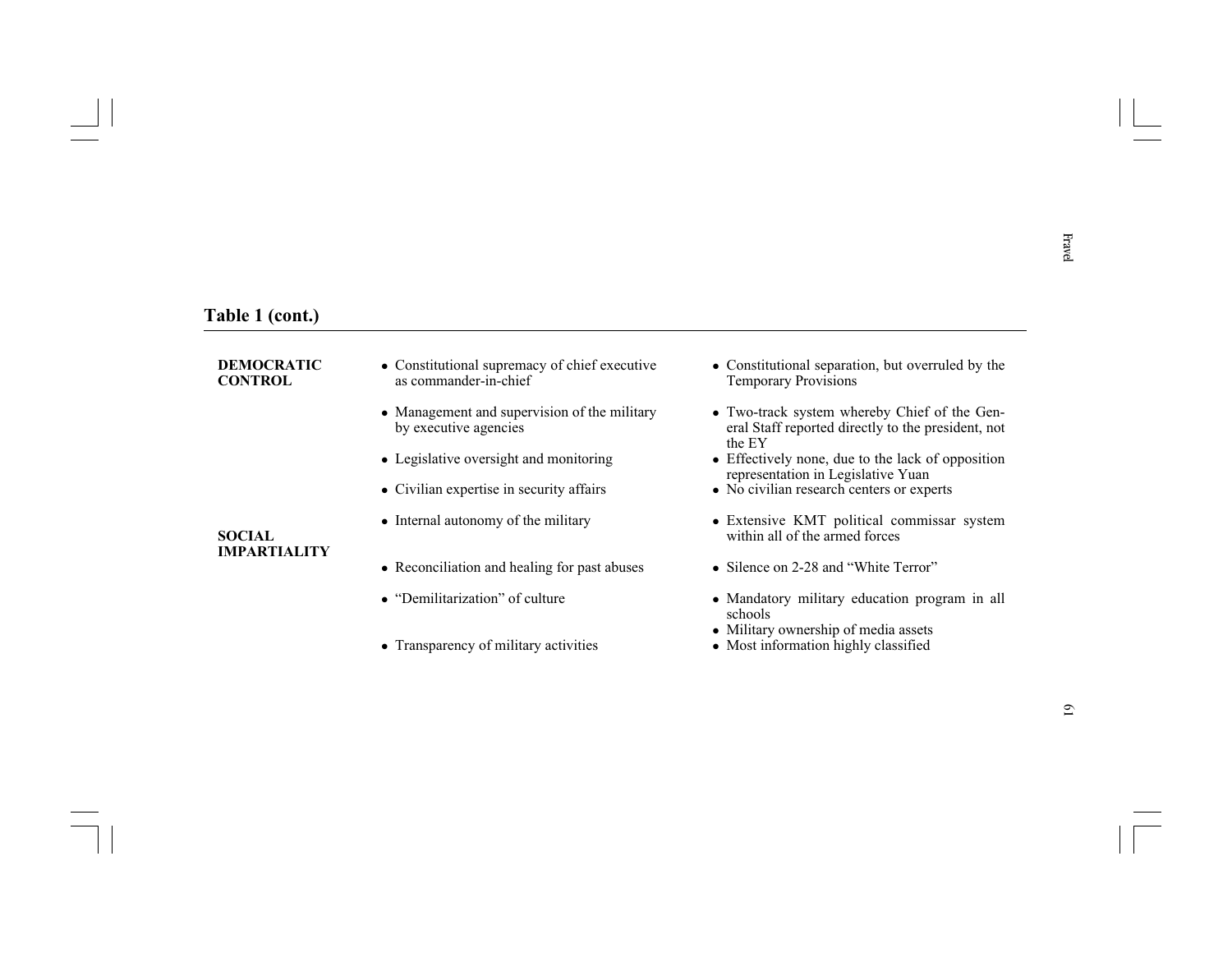which was established in 1950 and staffed with more than 25,000 personnel, the military was entrusted with the implementation of martial law and the maintenance of domestic political order. The TGC had authority to censor and shut down publications, control entry and exit into the country, spy on dissidents, try and imprison political prisoners, and supervise the civilian police force. Under martial law, political dissidents were tried, convicted, and sentenced by military courts, often without legal representation.<sup>10</sup> In 1967, Chiang Kai-shek established the National Security Council as a supreme policymaking body, thereby circumventing the Executive Yuan (EY) and Legislative Yuan  $(LY)$ .<sup>11</sup> A serving general always chaired the NSC, which had responsibility for intelligence gathering and supervising local elections. The military was also particularly effective at mobilizing "iron votes" in support of the KMT through local commanders and the Veterans Affairs Commission.12

As noted above, under martial law, the KMT established a tradition of partial civilian control over the armed forces through a commissar system. The Chief of the General Staff (CGS), the highest-ranking military officer, reported directly to the president, not to the premier. Just as martial law provisions suspended term limits for civilians, KMT control of the military institutionalized personal control over the armed forces by the Chiangs. After retreating to Taiwan in 1949, Chiang Kaishek entrusted his son, Chiang Ching-kuo, to establish a commissar system and oversee the General Political Warfare Department (GPWD) in order to ensure the army's loyalty to the KMT and increase military discipline, two factors blamed in part for the loss to the communists on the mainland.13 Reflecting this close relationship between the party and the army, the official insignia of the armed forces was the same as the KMT's until 1989.14

The sustained period of martial law, and the oppressive role played by the armed forces, limited the development of a democratic political culture. The memory of the 2-28 incident, when the army massacred at least 10,000 Taiwanese in February 1947 in reaction to a series of protests and demonstrations against the mainland government, symbolized the view of the KMT as ruthless invaders.<sup>15</sup> The subsequent repression of political dissent by the TGC generated widespread resentment of the military, mistrust of government institutions, and an atmosphere of fear. Under martial law, around 20,000 people were imprisoned for political crimes and another 5,000 were executed.16 The GPWD also conducted "allegiance warfare," a political socialization effort designed to build support for the KMT and its objectives.<sup>17</sup>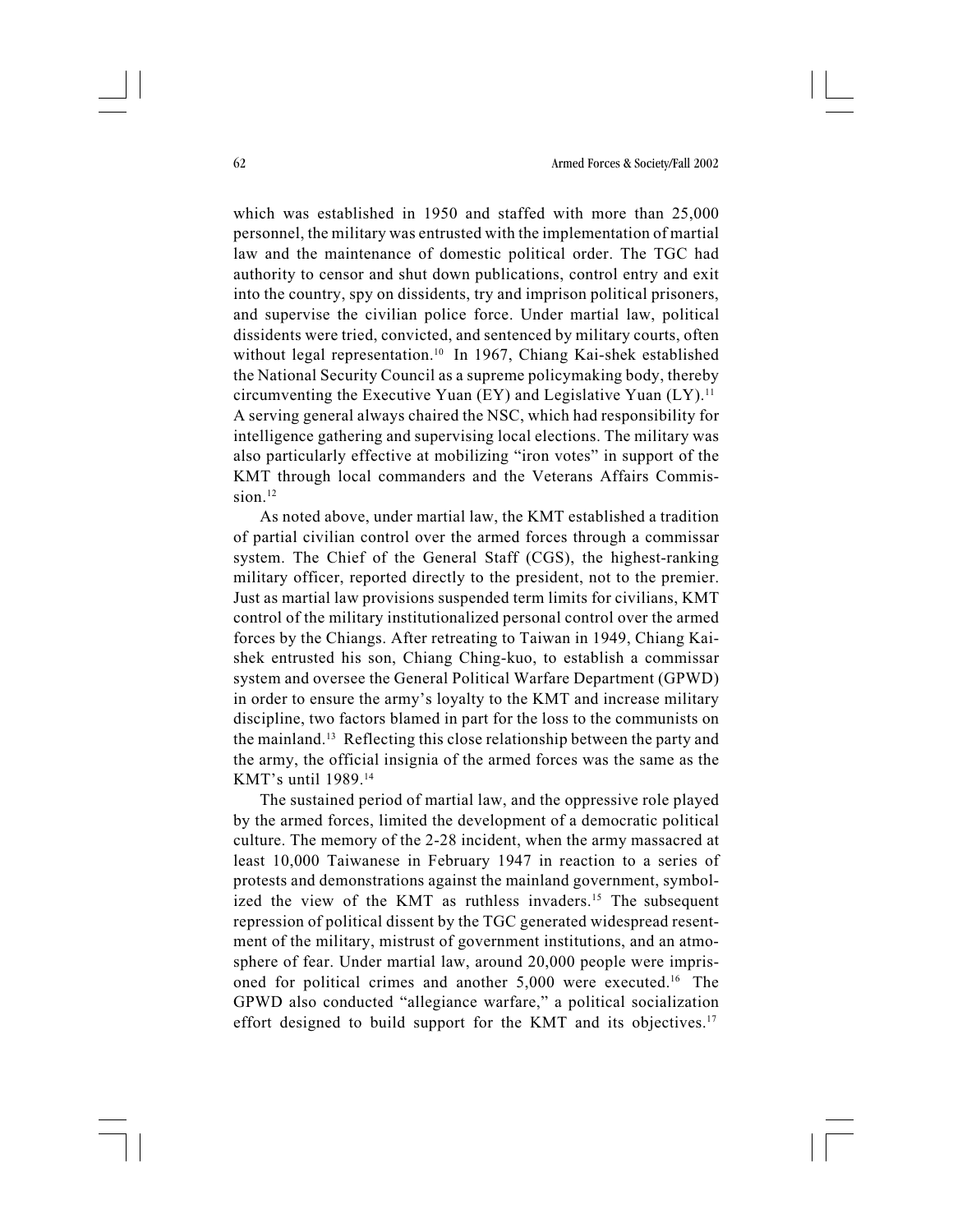Military training offices were established in schools and universities at all levels to implement mandatory military education that also included political lessons to build support for the KMT. In addition, the military constructed a network of newspapers, radio stations, film studios, and publishing houses to spread its message to the civilian population.18

# Civil-Military Relations Under Democratic Consolidation

Since 1987, Taiwan has made considerable progress toward achieving civilian supremacy over the military, which is summarized in Table 2. The armed forces have largely withdrawn from domestic politics, as active duty military officers no longer serve in the civilian government and the military itself no longer supervises internal security, including police work and censorship. The passage of the National Defense Law in 2000 along with the enhanced oversight role of the Legislative Yuan has further institutionalized democratic control of the military. Likewise, the need for reconciliation for past abuses has been recognized, with limited efforts to recognize and compensate past victims.

# Political Neutrality of the Military

Political neutrality of the armed forces is defined as the absence of military participation in spheres of politics outside the limited domain of national defense policy. In most cases, the absence of political neutrality refers to the degree of involvement in "spheres deemed to be civilian," usually internal security, intelligence, or other domestic policymaking arenas.19 In the ideal case, the armed forces exhibit total neutrality from politics, reflecting the military professionalism described by Huntington. Indicators of neutrality include the declared loyalty of the armed forces to the civilian system of government, a withdrawal from the formulation and implementation of domestic policy, the absence of influence in the selection of government officials, the existence of a well-defined external mission and the military's withdrawal from political parties.20

Loyalty. When former Chief of the General Staff (CGS) Hau Peitsun became premier in 1990, the loyalty of the military to any democratic civilian government was uncertain. Hau had appointed 75 percent of the generals then on active duty and represented the conservative faction of the KMT, which opposed further political liberalization.<sup>21</sup> In October 1992, for example, Premier Hau suggested that the military would oppose Taiwan independence, even if it occurred through a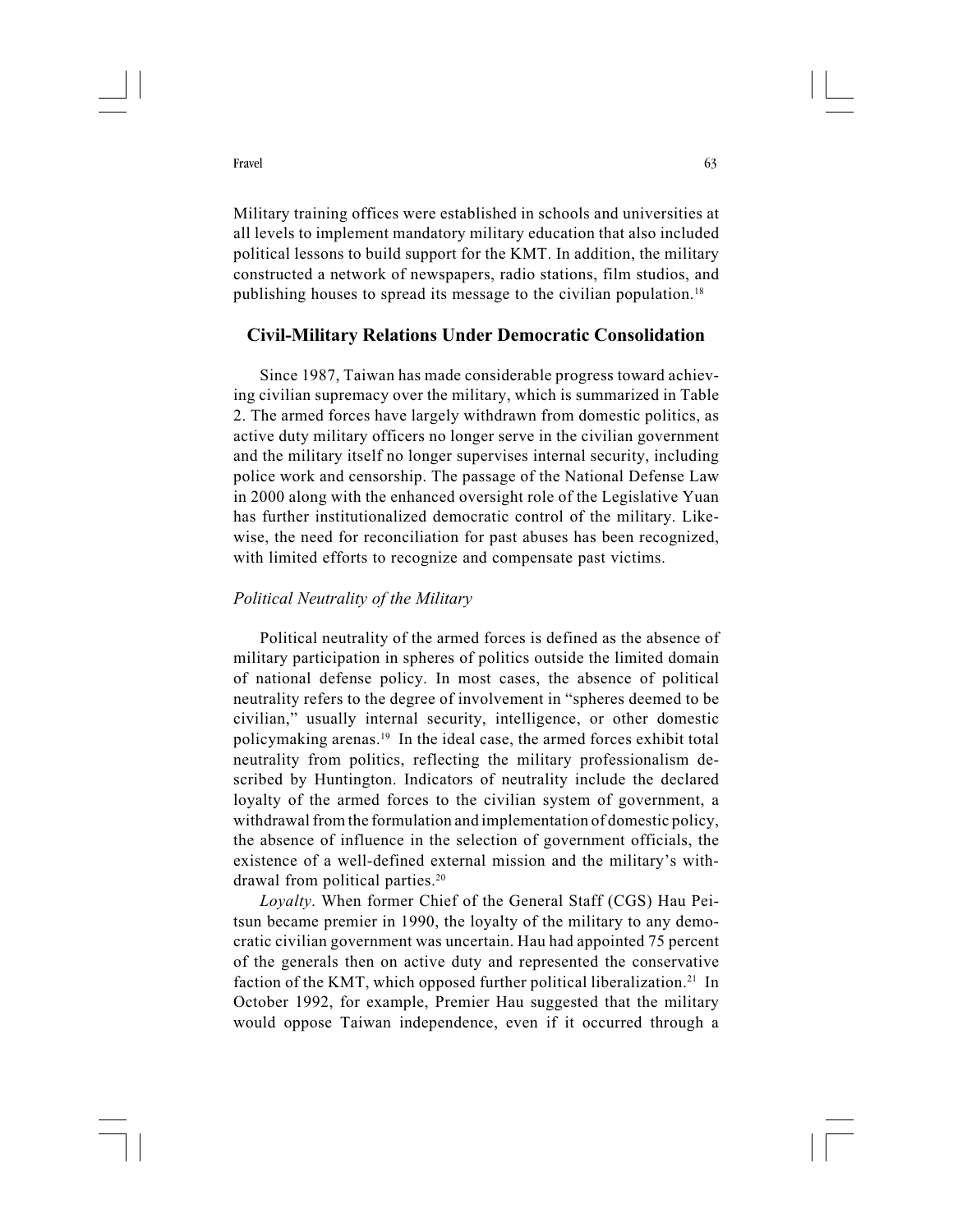- 
- 
- 
- 
- 
- 
- 

- 
- 
- 
- 
- 
- 
- 
- Table 2<br>
Current Status of Civil-Military Relations in Taiwan, 1987-2000<br>
Indicator<br>
POLITICAL<br>
 Loyaly to the constitution, even if changed<br>
 Repeated declarations of loyaly to the constitution<br>
 No appointment of eit Status<br>
Status<br>
My to the constitution, even if changed<br>
propointment of active officers and limited<br>
versuced declarations of loyalty to the constitution<br>
versuced and by retired and Standing Committees<br>
term<br>
tent<br>
ent<br>
	-
	-
	- Officer corps increasingly representative of society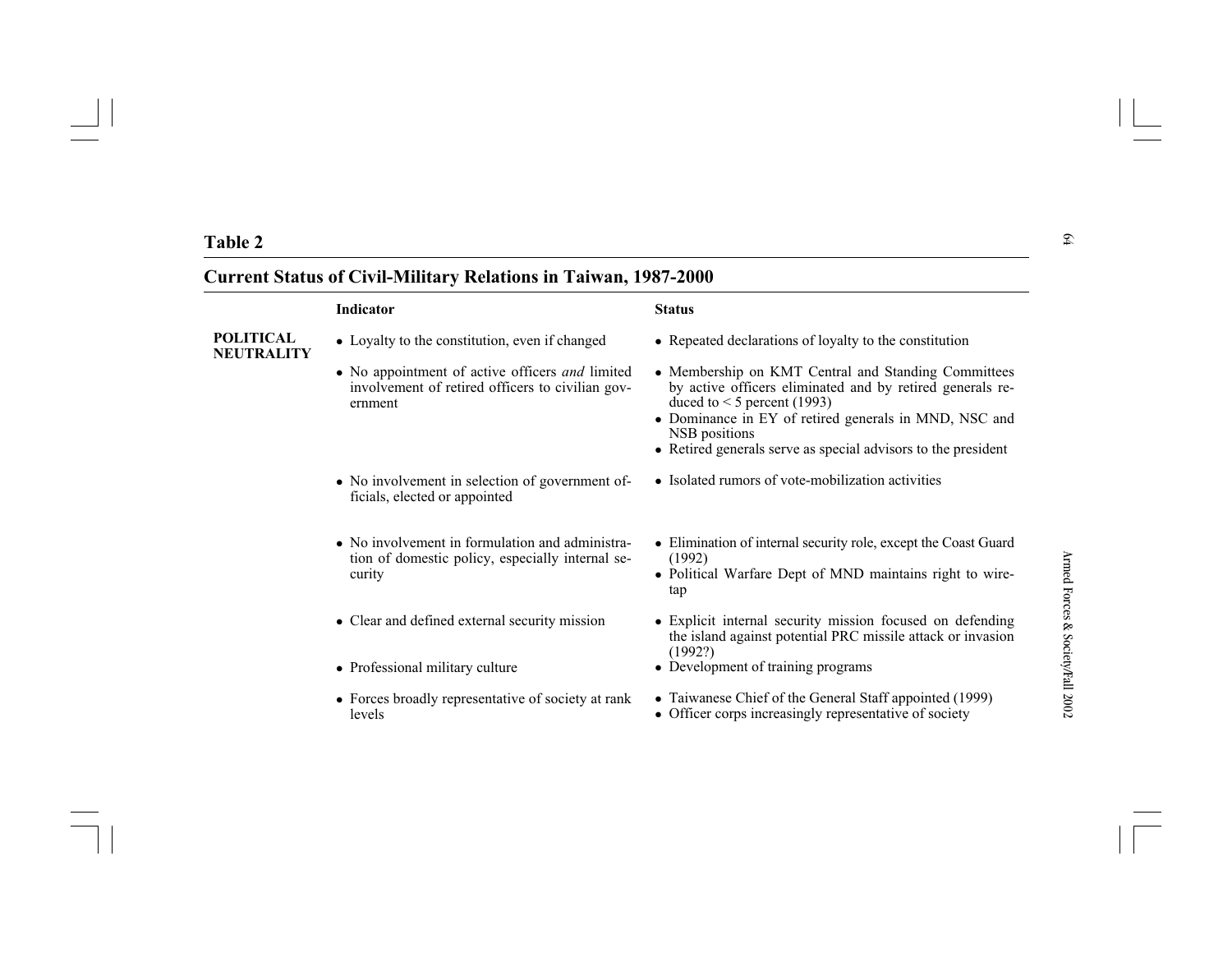- 
- 
- 

- 
- 
- 
- 
- 
- 
- 
- 
- 
- 
- 
- 
- 

# **Table 2 (cont.)**<br> **DEMOCRATIC** • Constitutional supremacy of chief executive as • Recognition by the military of president as commander-<br> **CONTROL**<br>
CONTROL<br>
• Management and supervision of the military by • Passage of D

- 
- 
- 
- 
- 
-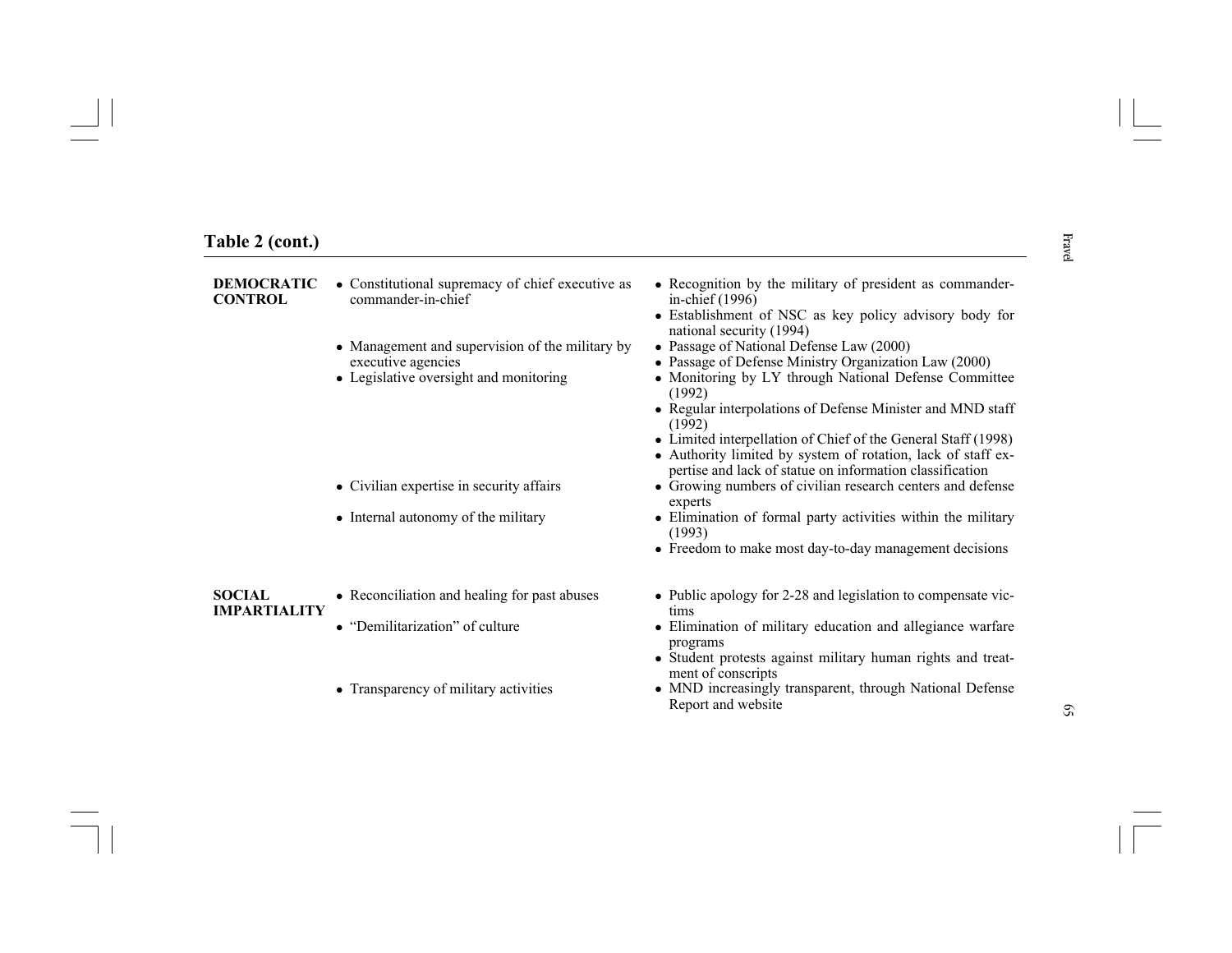democratic referendum. In the Legislative Yuan (LY), Hau openly stated that "it is unthinkable that the commander of the three services of the armed forces of the ROC would take no action when seeing the name of the ROC being dropped."22

Since then, however, the military has begun openly to express its loyalty to the civilian government. In September 1998, during the first interpellation of a Chief of the General Staff in the LY, Tang Fei stated that the military would defend the constitution, even if the constitution were changed from ROC to Taiwan.<sup>23</sup> The military has also repeatedly declared its loyalty to the president and its intention of maintaining political neutrality, as stated by defense minister Chiang Chung-ling in 1998.24 An important demonstration of this loyalty occurred during the 2000 presidential election. Throughout the 1990s, the reaction of the military to the election of a presidential candidate from the KMT opposition was a litmus test of its loyalty to the democratic process. In March 2000, Chen Shui-bian, a long-time member of the opposition Democratic Progressive Party (DPP), narrowly defeated James Soong to become the first non-KMT president in Taiwan's history. Significantly, even before the election, then CGS Tang Yiau-wing pledged "to the would-be commander-in-chief that the armed forces will be loyal…and defend the national security of the Republic of China."<sup>25</sup> Immediately following Chen's election, Tang similarly pledged the full loyalty and support of the military to the new president.

Involvement in domestic policy. While the appointment of active duty military officers to leadership posts in the civilian government has ceased, the military continues to play a limited policymaking role in the areas of national security policy. Active duty officers occupy midlevel positions within the national security bureaucracy, especially the Ministry of National Defense (MND), the NSC (National Security Council), and the National Security Bureau (NSB). For example, senior officers, including the head of each of the armed services, hold many executive positions in the MND.26 In addition, retired officers remained actively involved in defense policy under the KMT throughout the 1990s. With only two exceptions since 1949, all defense ministers have been recently retired high-ranking military officers. The last defense minister, Tang Yiau-wing, served as CGS prior to assuming his current post. Likewise, the previous secretary-general of the NSC (Ying Tsung-wen), head of the NSB (Ting Yu-chou), and head of the Vocational Assistance Commission (Lee Chen-lin), are retired generals.27 Finally, under the tenure of Lee Tenghui, numerous active generals have been appointed as "special presidential advisors" or "strategic advisors" upon their retirement.<sup>28</sup>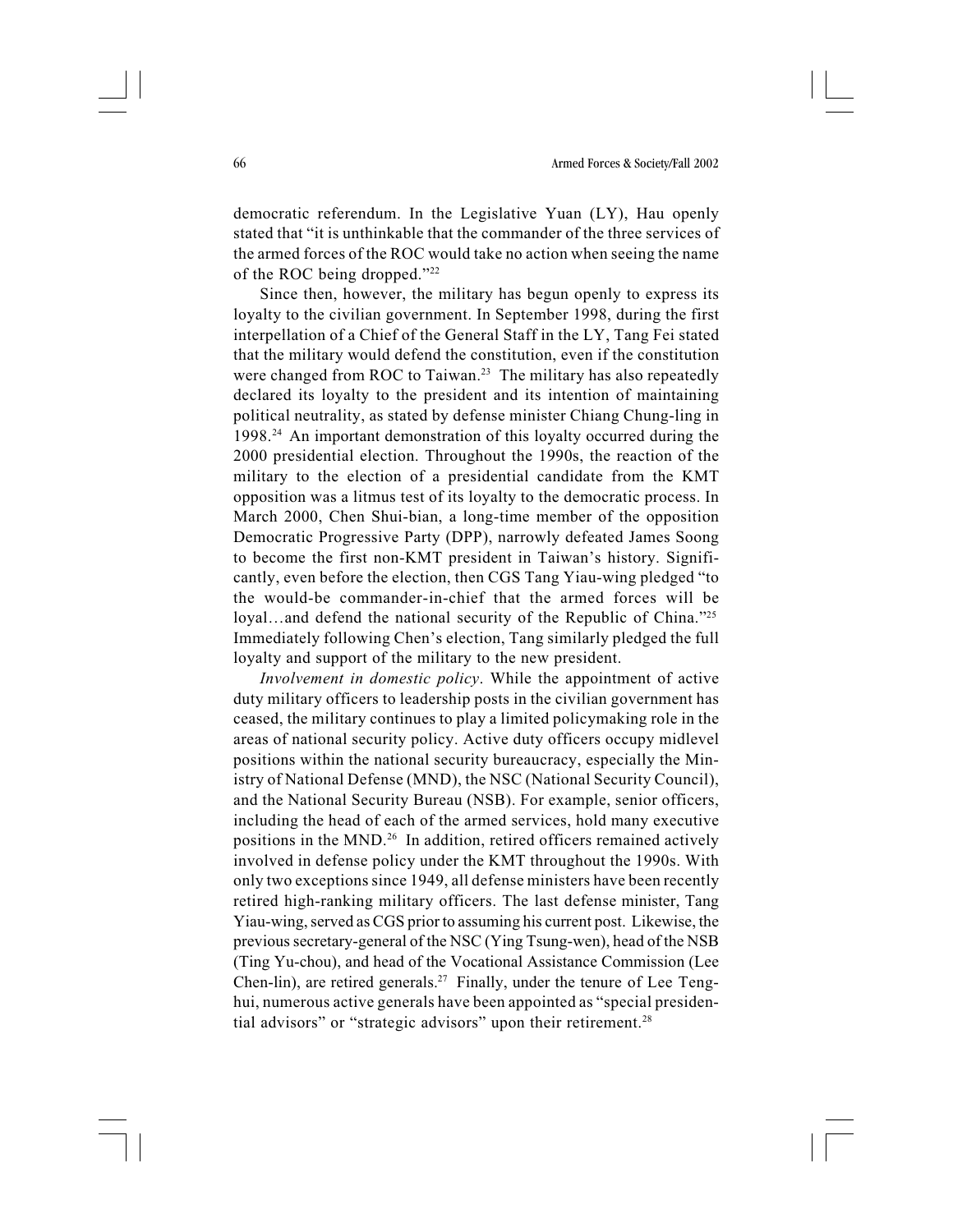Selection of government officials. Throughout the 1990s, when the KMT was the ruling party, military participation in key policymaking committees dramatically declined, which has in turn greatly reduced military influence over the appointment and selection of civilian officials. Participation of military officers on the KMT Central Standing Committee (CSC) continued into the early 1990s. However, after the 14th party congress in 1993, active duty military officers were no longer selected as official KMT representatives,<sup>29</sup> and subsequent KMT leadership conferences have continued this trend.<sup>30</sup>

With respect to involvement in elections, allegations of the military's role in "getting out the vote" have persisted throughout the 1990s. In 1994, DPP Deputy Secretary General Chiu Yi-jen accused the KMT of using military personnel to assist its candidates.<sup>31</sup> In 1997, a New Party candidate from Matsu alleged that the military sought to influence local elections by threatening residents with lost business if they did not support the KMT.<sup>32</sup> During the 2000 presidential elections, allegations have surfaced that the General Political Warfare Department (GPWD) campaigned for Lien Chan, the KMT candidate, in military housing complexes.33 Assessment of such allegations, however, is tricky. The involvement of the military in past elections suggests that such claims might be true. Yet, even if they are true, it is not clear whether they are undertaken as a matter of official policy or at the initiative of local commanders. Such allegations might also arise as part of the electoral campaign efforts to tarnish the KMT image. On balance, involvement in elections has probably been greatly reduced but not eliminated, and as the Matsu case suggests, likely continues in areas where military presence is large and has a sizable impact on the local economy.

Domestic policy implementation. The role of the military in the implementation of domestic policy has been largely eliminated. In 1987, the lifting of martial law ended involvement in censorship activities and the use of military courts to prosecute sedition and treason cases. In 1992, the disbandment of the Taiwan Garrison Command (TGC) formally ended the military's internal security role, with the civilian police administration assuming all policing responsibilities. In 1994, the NSC was reorganized as the president's chief advisory body for national security issues, not just internal security ones, and had been relied upon heavily by Lee Teng-hui to formulate national security policy. The NSB, the notorious intelligence bureau, was reorganized to focus on intelligence relevant to national security and placed under the authority of the NSC. In 1997, an official spokesman explained that the NSB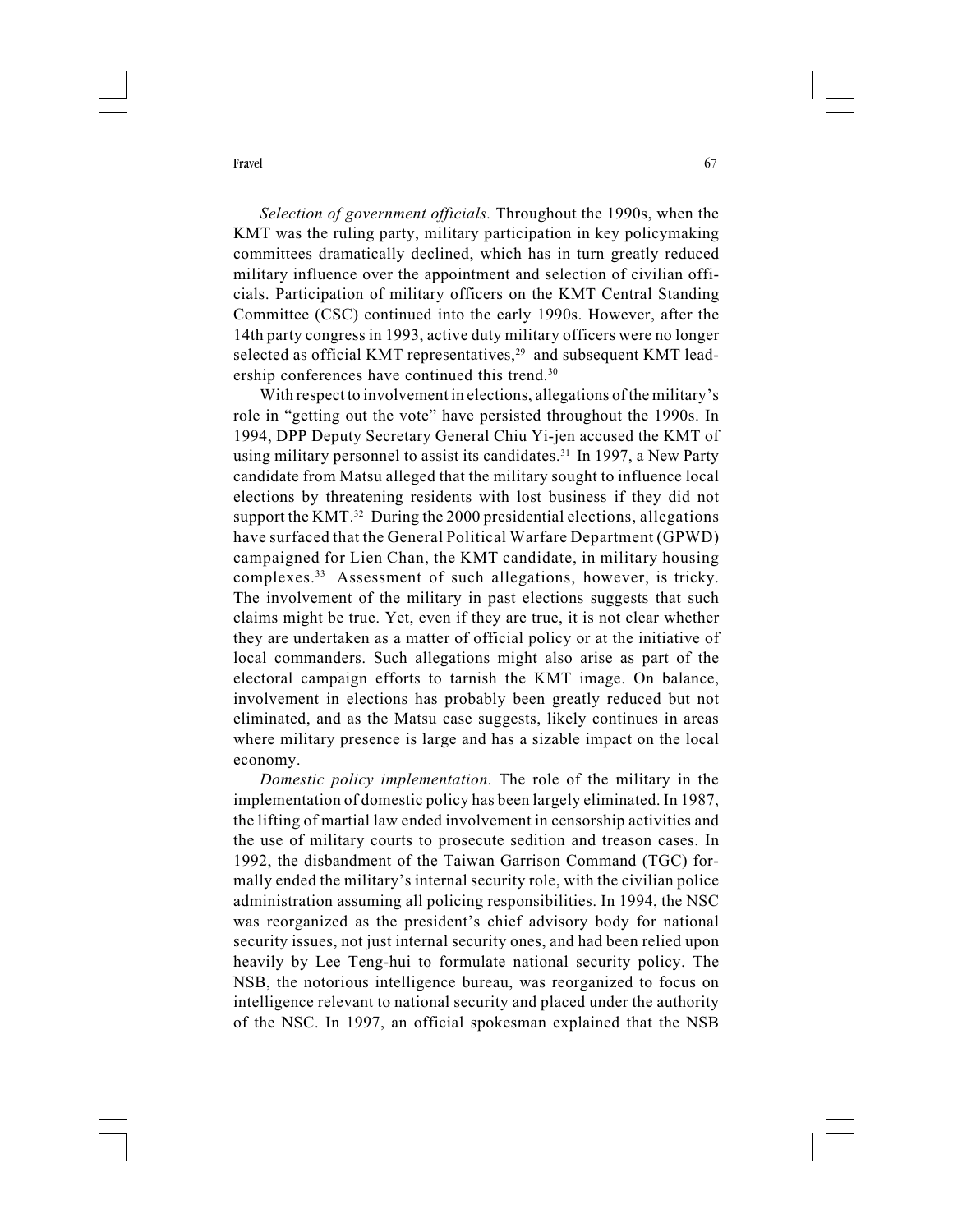"maintains neutrality in the government, it does not involve itself in public security affairs and operates according to law."34

External mission. The military today possesses a clearly articulated, externally oriented mission of national defense. The National Defense Report states that "the ROC's primary defense mission is to prevent the PRC from invading Taiwan by force and achieve military victory."35 While this statement might be dismissed as cheap talk, the Jingshi An, or streamlining program, adds credibility to such an external mission. Initiated in 1997, the Jingshi An focuses on downsizing the armed forces to create a more efficient force structure that relies on second and third generation weapons platforms. Through this program, the number of active duty soldiers will be reduced from 450,000 to 380,000.36 Such troop reductions are necessary to purchase advanced weapons systems, such as Lafayette-class destroyers, Patriot missile batteries, and Mirage fighters, all of which are systems that support an external mission of national defense.

Party involvement. Elimination of formal KMT activities within the armed forces has increased the internal autonomy of the military. Article 139 of the Constitution prohibits any formal relationship between the military and a political party. In the months preceding the 14th Party Congress in the same year, KMT party units within the armed forces stopped collecting party dues, which led defense minister Sun Chen to declare that "political parties have withdrawn from the military."37 In October 1993, the LY passed the revised University Law, which prohibits political parties from establishing organizations in the military as well as in schools and courts.<sup>38</sup> More recently, the 2000 NDL reiterated the prohibition on military commanders that prevents them from encouraging their troops in any way to favor any particular political candidate.

## Democratic Control of the Military

Democratic control is the capacity of the elected civilian government to formulate and implement the goals of the state, including national security and defense policy. Under democratic control, the elected government alone determines national security and defense policy, including the overall political objectives of the use of force and the decision to declare war. In addition, the government oversees the appointment of high-ranking military officers, formulates and approves the defense budget, determines the force structure, and defines the parameters of operational doctrine. Indicators of democratic control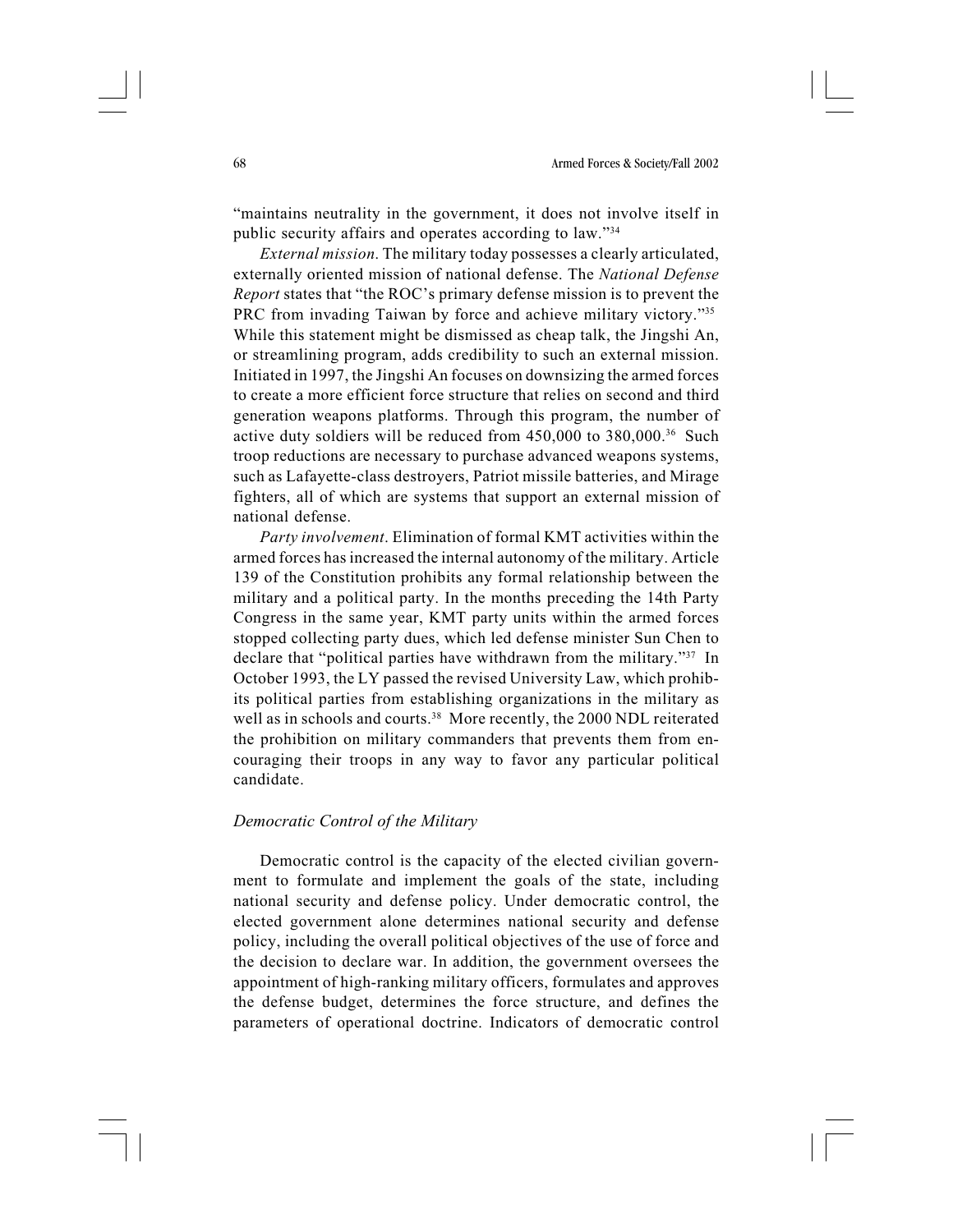include a constitutional foundation for civilian control, executive branch management of the armed forces, legislative oversight, and reliance on civilian defense experts in policymaking.

Constitutional foundations. In 1992, the abolition of the Temporary Provisions, which had been in force since 1948, revived the Republic of China's Constitution.39 Article 36 gives the president supreme command authority over the armed forces, and Article 38 empowers him to declare war. Article 2 of the Additional Articles passed by the National Assembly in 1997 clarifies the supremacy of the president in national security policymaking by placing the NSC under his control. In January 2000, the passage of the National Defense Law (NDL) further strengthened the legal foundation of civilian control by stipulating that the national defense system consists of the president, National Security Council (NSC), Executive Yuan (EY), and Ministry of National Defense (MND). In particular, the NDL specifically empowers the EY to oversee national defense policy. The General Staff Headquarters (GSH) of the armed forces, which had previously played a dominant role, is conspicuously absent from this framework.

Executive branch management. Prior to the passage of the NDL and the Defense Ministry Organization Law (DMOL) in January 2000, Taiwan lacked an adequate institutional structure for democratic control of the military, which was split into two systems or *xitong*.<sup>40</sup> The military command system, or junling xitong, was managed by the GSH and led by the Chief of the General Staff (CGS), the highest-ranking military officer. The command system has responsibility for all major aspects of the armed forces, including military education, military training, mobilization of reserves, arms procurement and production, intelligence, strategy, troop deployment, and warfighting. As such, before 2000, it administers somewhere between 70 to 90 percent of the total military budget.41 The CGS, and the military command system under his control, reports directly to the president, circumventing the premier and EY as well as the LY. The pay grade of the CGS is equivalent to a Yuan president, placing him above the defense minister in bureaucratic rank.<sup>42</sup> The military administration system, or *junzheng* xitong, is managed by the MND, with responsibility for national defense policy, budgeting, and regulations. The MND is part of the EY and, as a result, managed by the premier and supervised by the LY. In practice, even in the 1990s, the MND coordinated but did not supervise the interaction between the command system and the civilian government.<sup>43</sup>

The net result of this institutional structure was considerable autonomy for the command system and thus most of the military. Because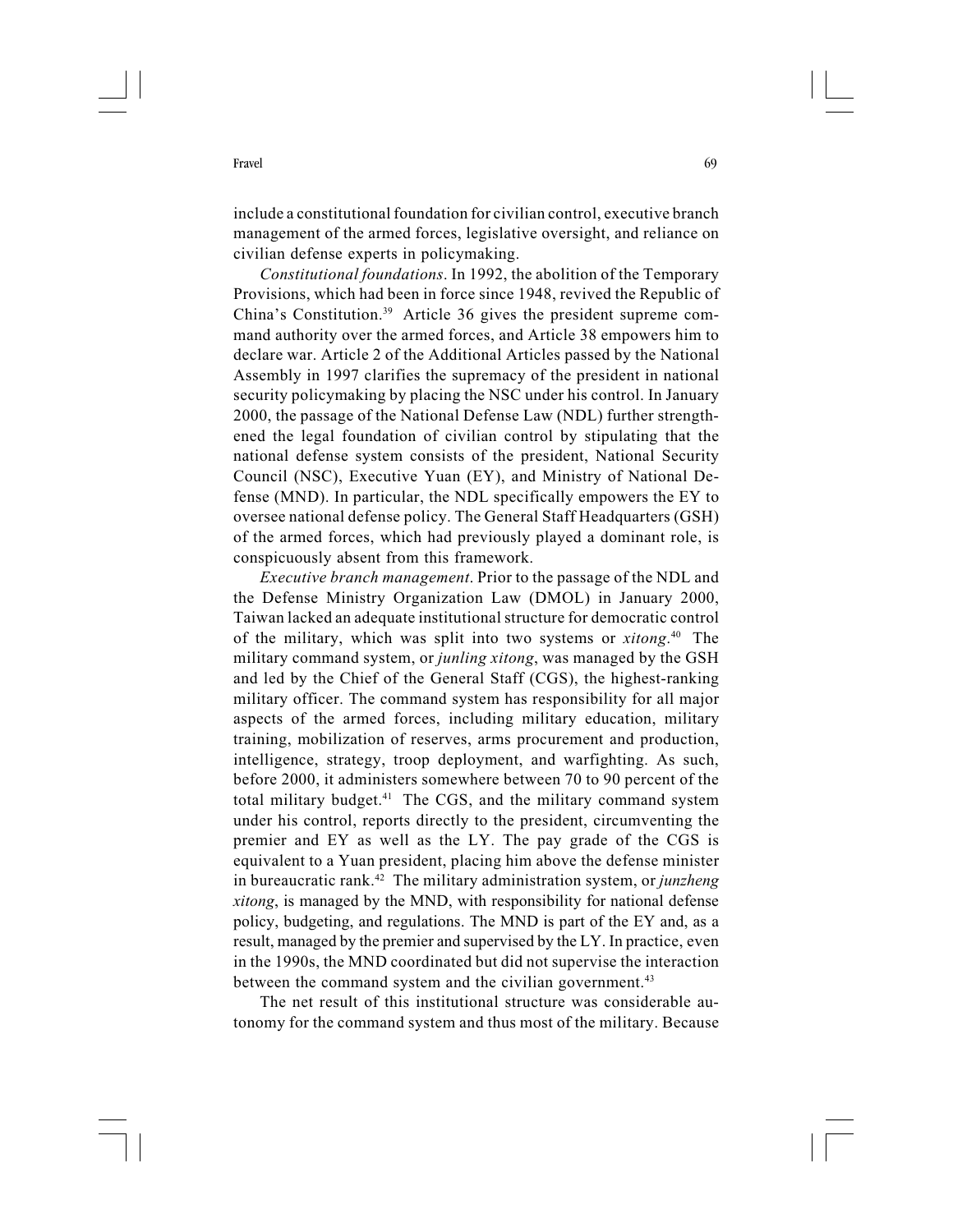the CGS and command system reported directly to the president, no formal institution existed through which the civilian government could supervise the armed forces. President Lee Teng-hui did convene a military affairs discussion committee, or junshi huitan, but this forum has been used largely to improve ties between the president and the senior commanders and lacks formal constitutional status. More importantly, although directly overseeing the armed forces, the Office of the President lacked the specialized personnel necessary to play this supervisory role. As a result, key decisions surrounding military doctrine, force structure, procurement, and budgeting originated within the command system and were overseen by the GSH.44 While the MND presented the budget to the EY and LY for approval, it lacked the personnel to supervise the budgeting process. Rather, the MND merely coordinated the annual request as the key interface between the command system and the EY. The GSH, not the MND, supervised the budgeting process, which was linked to core areas of defense policy such as force structure and doctrine.<sup>45</sup> The GSH initiated the Jingshi An in 1997, which represented a major shift in doctrine and force structure, without even consulting the legislature.<sup>46</sup>

Recognizing the problems generated by the autonomy of the command system, President Lee Teng-hui moved to establish a legal basis for civilian control. In March 1993, the EY instructed the MND to begin drafting a national defense law that would lay the constitutional foundation for democratic control. Drafting was not completed, however, until the end of 1997, due to deep disagreements over merging the command and administrative systems. In May 1998, the EY submitted draft legislation to the LY, which, after substantial revisions, passed the NDL and DMOL in January 2000.<sup>47</sup> The NDL stipulates that the defense minister must be a civilian and that the military orders pass from the president through the defense minister to the CGS. The DMOL integrates the military administration and command systems under the MND. Under this arrangement, the CGS is the chief military command advisor to the defense minister and directs the combined three services (army, navy, air force), which were demoted from general headquarters to commands. While the CGS maintains operational command, this authority is delegated by the defense minister, who in turn receives it directly from the president. The DMOL also created a number of departments, such as strategic planning and procurement, in order to assume functions of the command system.48

Even before the passage of the NDL and DMOL, the EY had begun to place aspects of the command system under direct civilian authority.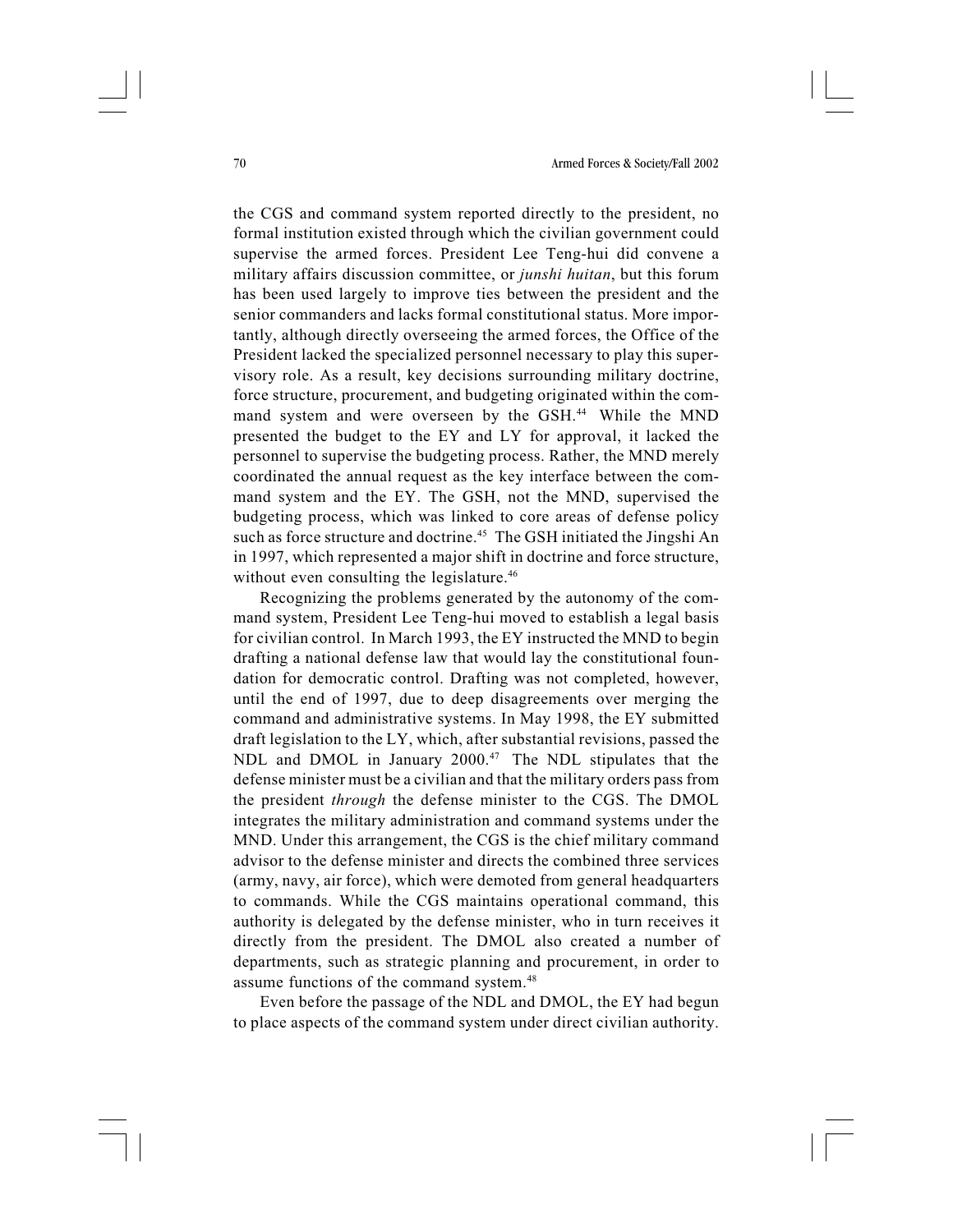In March 1998, following four years of procurement-related scandals, Premier Siew transferred the Military Procurement Bureau from the GSH to the MND, thereby placing it under civilian control. At the same time, the Zhongshan Institute of Science and Technology, the military research organization controlled by the GSH, was transferred to the MND.49 Premier Siew also instructed the Ministry of Justice to lead an investigation of corruption in the military, which marked the first time that the MND and the armed forces were subjected to the authority of civilian investigators.

Legislative supervision. Under martial law, legislative oversight and monitoring of the military were moot, as no effective opposition existed. After the 1992 Legislative Yuan elections, however, legislative supervision has become an established part of the political process. In October 1992, the MND established a Legislative Affairs Office to handle legislators' inquiries.<sup>50</sup> A National Defense Committee in the LY monitors the armed forces and meets regularly with the defense minister to discuss the annual budget and national security threats, especially from the mainland. The NSB chief also appears, although usually only to answer questions about the budget.<sup>51</sup> In March 1999, however, the NSB head appeared at the request of the DPP chairman of the committee, Chou Po-lun, to make a special report about national security intelligence work.<sup>52</sup> Within the LY, open discussions of military affairs among legislators occur frequently. As a legislator, Chen Shui-bian made supervision of the military one of his key issues when he served in the LY. National defense conferences have been held by legislators to focus on procurement-related scandals and the treatment of conscripts.<sup>53</sup> Finally, and most importantly, the LY played a significant role in the drafting of the final versions of the NDL and DMOL. Legislative pressure helped influence the decision to integrate the command and administration systems under the MND, while the decision to demote the GPWD to a Political Warfare Office, with a greatly reduced personnel and budget, came from a DPP legislator.<sup>54</sup>

Nevertheless, the legislature's oversight and monitoring role remains limited. First, before the passage of the NDL, the LY lacked a constitutional basis for supervising the command system and thus the majority of the military. The LY is empowered only to supervise the agencies within the EY, which, before the DMOL, excluded the command system. Despite legislative requests, only civilian officials from the MND would appear before the LY to answer questions and provide information. Under the DMOL, legislators should have increasing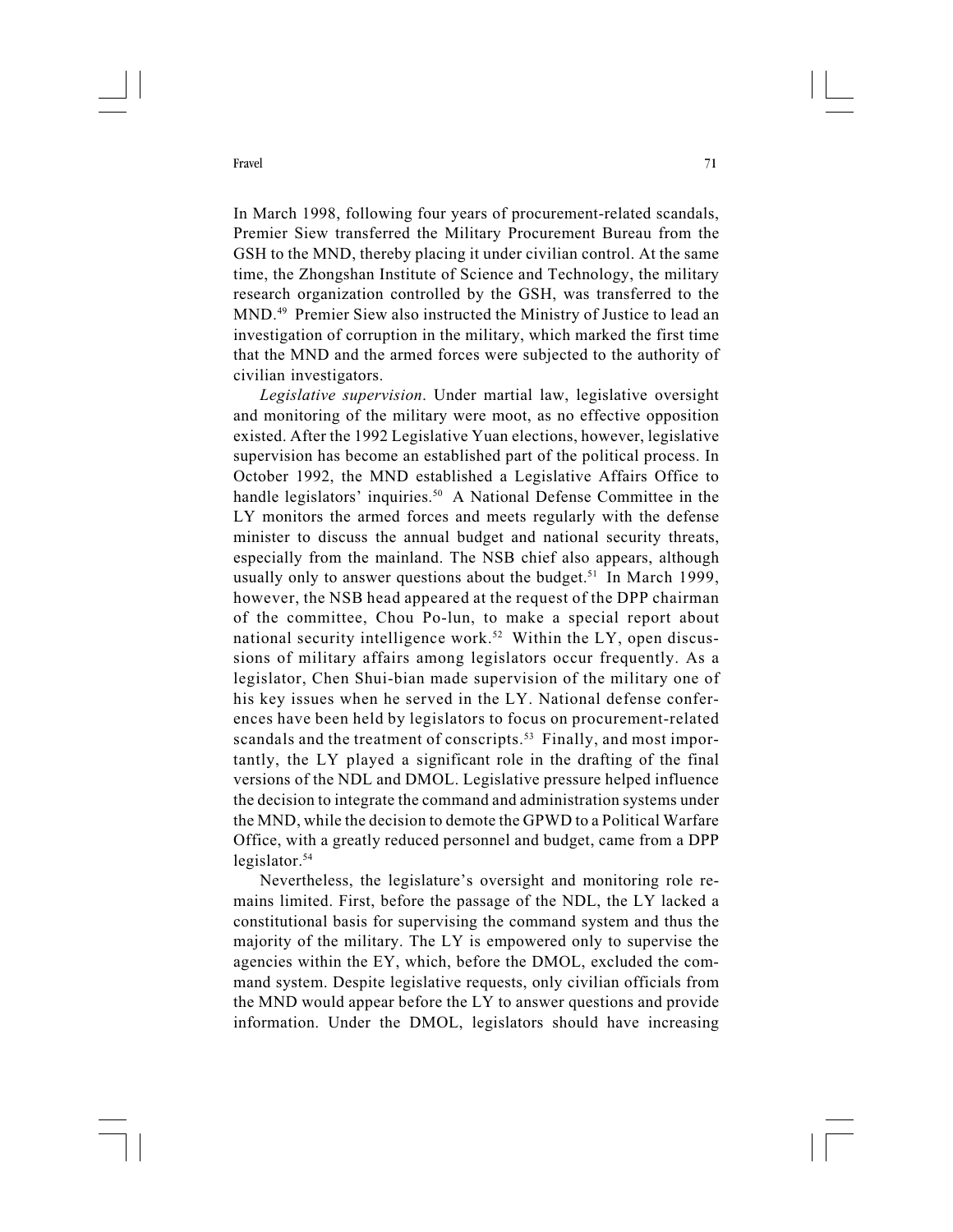access to officers and members of the command system, because the defense minister can instruct them to appear.

Second, the LY has often lacked the information to perform an effective supervisory function. More than 30 percent of 1998 military spending was classified as "hidden," which had been as high as 60 percent in the early 1990s.<sup>55</sup> Moreover, currently there is no statutory right of access by the LY or citizens to official government records and information, leaving such classifications at the discretion of the EY. While there have been closed door sessions on the military budget, the amount of classified information revealed remains discretionary.56 Moreover, in these closed meetings, the MND provided only one detailed copy of the secret portions of the budget for legislators to consult, which could not be removed from the meeting room and thus prevented advance preparation for discussions of the military budget.<sup>57</sup> The implementation of the DMOL should improve the flow of information to the LY.

Third, the LY's committee system prevents the accumulation of expertise necessary for effective supervision. Legislative aides conduct all preparatory work for national defense committee meetings, as the committee itself has no permanent staff members. While some KMT and New Party members have military backgrounds, most DPP members do not, which further limits their supervisory ability. Legislators also may not bring aides into closed meetings when secret portions of the budget are discussed. 58 In addition, committee assignments are based on selfselective rotation, not tenure. Every six months, when a new meeting of the LY begins, committee assignments change, limiting the ability of members to build expertise in an area as complex as defense.

Fourth, the limited constitutional power of the LY prevents deeper legislative supervision of the military. Based on Article 70 of the Constitution, the LY cannot pass a budget that is higher than the one offered by the EY. In addition, the LY must act on the proposed budget within three months and relies upon the Control Yuan to perform all audits and analysis. If the LY opposes the EY's budget, the EY can force the LY to "reconsider" the bill, which requires a two-thirds majority to return the bill to the EY for revisions (Article 57), creating a high threshold for effective legislative action.<sup>59</sup>

Civilian expertise. The lack of sufficient civilian expertise in national security and defense affairs also limits the establishment of civilian control. Only a limited number of nongovernmental research centers that focus on national security and defense have been identified by this author. The Council for Advanced Policy Studies (CAPS) has a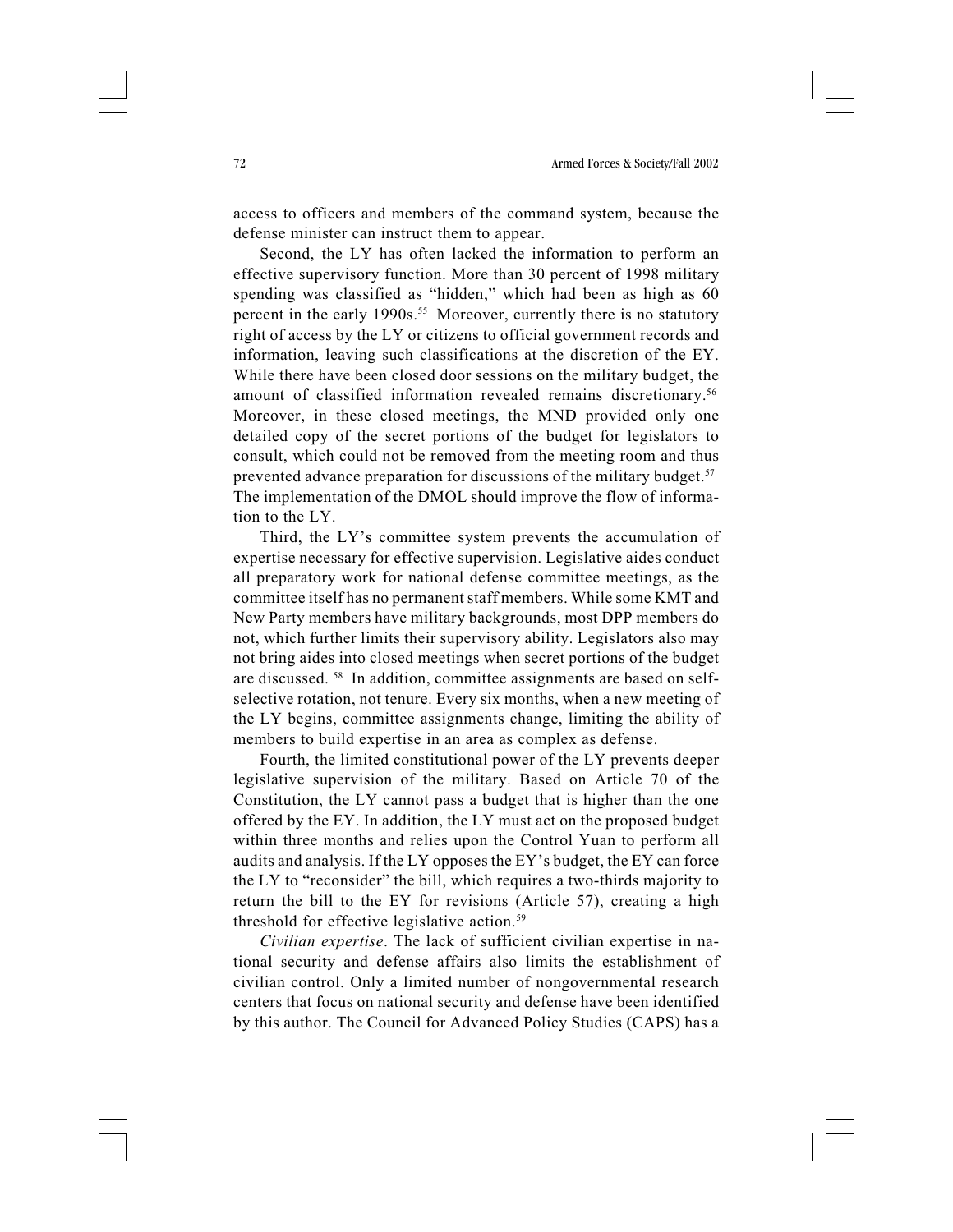staff of approximately six and focuses on ROC-PRC issues, while the Peace and Strategy Research Center was recently established at Nanhua University. The Institute for National Policy Research, one of the leading domestic research organizations, does not appear to have any national security experts, but has begun to focus on the budgeting process, publishing a section on the military budget in a recent report.60 As one expatriate Taiwanese scholar has written, "the government should abandon the old mentality that only soldiers should be concerned with defense affairs" and establish civilian positions in the MND and think-tanks such as the "Taiwan Institute for Defense Analy- $\sin$ "61

# Social Impartiality

The third pillar of civilian supremacy is social impartiality, defined as the total demilitarization of civil society to allow free reign of democratic principles and ideals. In regimes with a lengthy record of military involvement, either direct or indirect, the legacy of military rule or oppression can constrain the development of a democratic political culture by fostering fear, resentment, and a lack of trust in the institutions of government. The best indicators of social impartiality would come from public opinion surveys, asking specific questions about civilian views of the military and its role in society, but such a survey does not exist. What follows below, then, is a discussion of actions taken by the government to improve social impartiality.

Official reconciliation efforts. In the mid-1990s, the government began reconciliation efforts for past injustices conducted by the armed forces. In 1995, President Lee Teng-hui publicly apologized for the 2- 28 incident, while the LY passed a law to compensate the victims. February 28 has been declared a national holiday and a memorial has been constructed to honor the victims. In May 1998, the LY passed a law to compensate the victims who had been imprisoned or executed under martial law. Significantly, the MND established and funded a foundation to dispense compensation, which paid the first claims in December 1999.62 Despite such efforts, resentment and distrust of the military, especially from people of Taiwanese descent, remain high. Taiwanese families often denigrate those who serve in the armed forces and whose status in society has steadily decreased as Taiwanization has increased. Marriage to an officer is held to be an insult, while those who willingly enroll in military academies are said not to have been smart enough to test into the civilian universities.<sup>63</sup>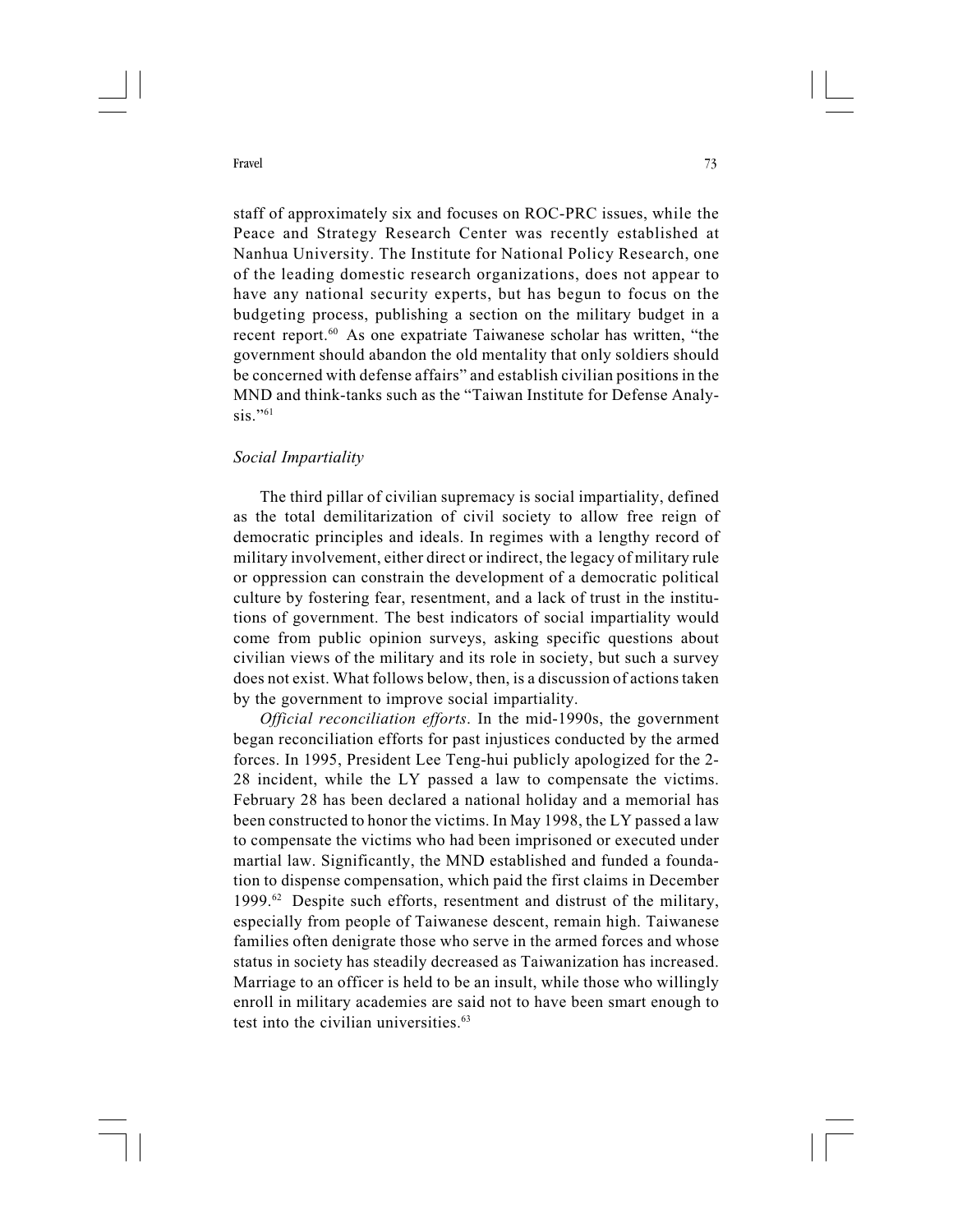Demilitarization. A more permissive environment for criticizing the armed forces now exists, as demonstrated by the rise of civil movements that address military issues. After a string of weapons procurement scandals in the mid-1990s, pressure from legislators compelled the government to expedite the transfer of the Military Procurement Bureau from the GSH to the MND. Treatment of conscripts has sparked numerous protests and civil action groups, as the suicide rate among conscripts is twice the national average and as many as 500 soldiers per year die while on active duty. In 1998, students organized the first open protest against the military, when they demonstrated in support of human rights within the military. As a result of these activities, the MND established the Military Human Rights Commission in March 1999 to investigate charges of abuse of conscripts and work with victims' families. Numerous civic groups have also been formed by victims' families to lobby for increased protection.<sup>64</sup>

In addition, the government has also taken steps to reduce the involvement of the military in political socialization efforts. In 1998, the Council of Grand Justices banned military education programs on school campuses, which hitherto had been mandatory, and thus removed the military's main tool for influencing society.65 In January 2000, the NDL greatly reduced the role of the GPWD, reducing it to an office (not a headquarters) and limiting its functions to troop morale. At this time, however, it is unclear how media assets will be treated—throughout the 1990s, the MND continued to own 59 radio stations (51.4 percent of the total), 9 publishing houses, 30 printing presses, 2 public newspapers, 21 military publications, and 72 other publications.<sup>66</sup> While these assets are not currently used for domestic political warfare, they do represent a penetration by government into civil society and have the potential to play a political role, especially during elections.

Transparency. The transparency of military activities necessary for civilian oversight has increased dramatically. In 1992, the MND published its first white paper on national defense, which included information on threat assessment, doctrine, force structure, and budget. The report has been published three times since, the latest edition in 2000. In 1996, the MND began to hold weekly press conferences and established a website to distribute unclassified information, such as defense reports and press conference transcripts. In 1999, defense minister Tang Fei established a special investigation committee that includes elected representatives as well as members of victims' families in order to increase the transparency of the investigation process regarding peacetime deaths.<sup>67</sup> Nevertheless, transparency remains limited. First, the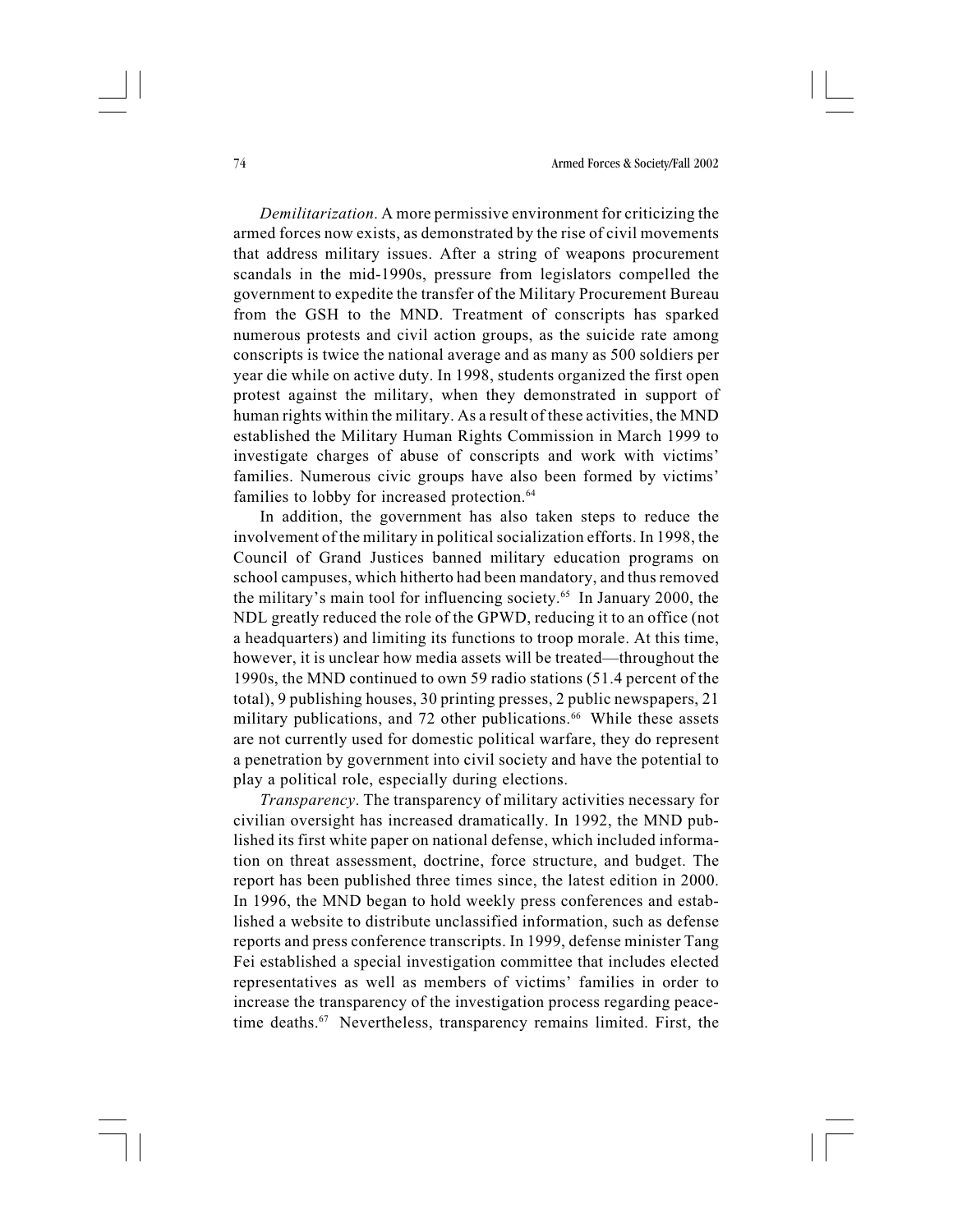absence of statutory guidance with respect to information classification leaves the release of defense-related information at the discretion of the executive. Second, the MND has reportedly not been forthcoming with information concerning the death of conscripts.<sup>68</sup>

# Sources of Progress Toward Supremacy

At least four factors explain the progress that Taiwan has made towards establishing civilian supremacy over the military: regime preconditions, external threat, political leadership, and democratic institutionalization.

First, one important variable that impacts the likelihood of a successful democratic transition is whether the autocratic regime was dominated by military or civilian elites. The Taiwan case provides further evidence for Aguero's hypothesis that "civilianized autocracies" are more likely to lead peaceful transitions in terms of civilmilitary relations.<sup>69</sup> In the decade prior to democratic transition and consolidation, military representatives accounted for only 10 percent of the KMT Central Standing Committee, which suggests that the regime would be classified as largely civilianized. While the military remained a key actor in domestic politics, leadership of the transition lay in civilian hands, especially of Chiang Ching-kuo and the Lee Teng-hui. The twist is that Taiwan also enjoyed a legacy of party control of the military through the commissar system. Prior to the democratic transition, the military had already been subjected to four decades of external hierarchical authority from a civilian (but undemocratic) source. Combined with the KMT's leadership of the transition, this legacy of external control no doubt helped decrease overt resistance by the military to a political transition undertaken by the same party. That the transition lay in the hands of the KMT, which presumably posed less of a threat to the military, should not be underestimated.

Second, the presence of a clear and increasing external threat to Taiwan's security during its democratic transition and consolidation facilitated progress towards civilian supremacy. In particular, Taiwan provides further evidence for Desch's argument that states facing an external military threat are more likely to have stable civil-military relations because the threat downplays the role of internal security and creates common ground between military and civilian elites.70 In 1989, the tragedy of Tiananmen Square revealed that the leadership in Beijing was prepared to use force against its own people, shattering the illusion of a peaceful resolution of the Taiwan question. In 1995, missile tests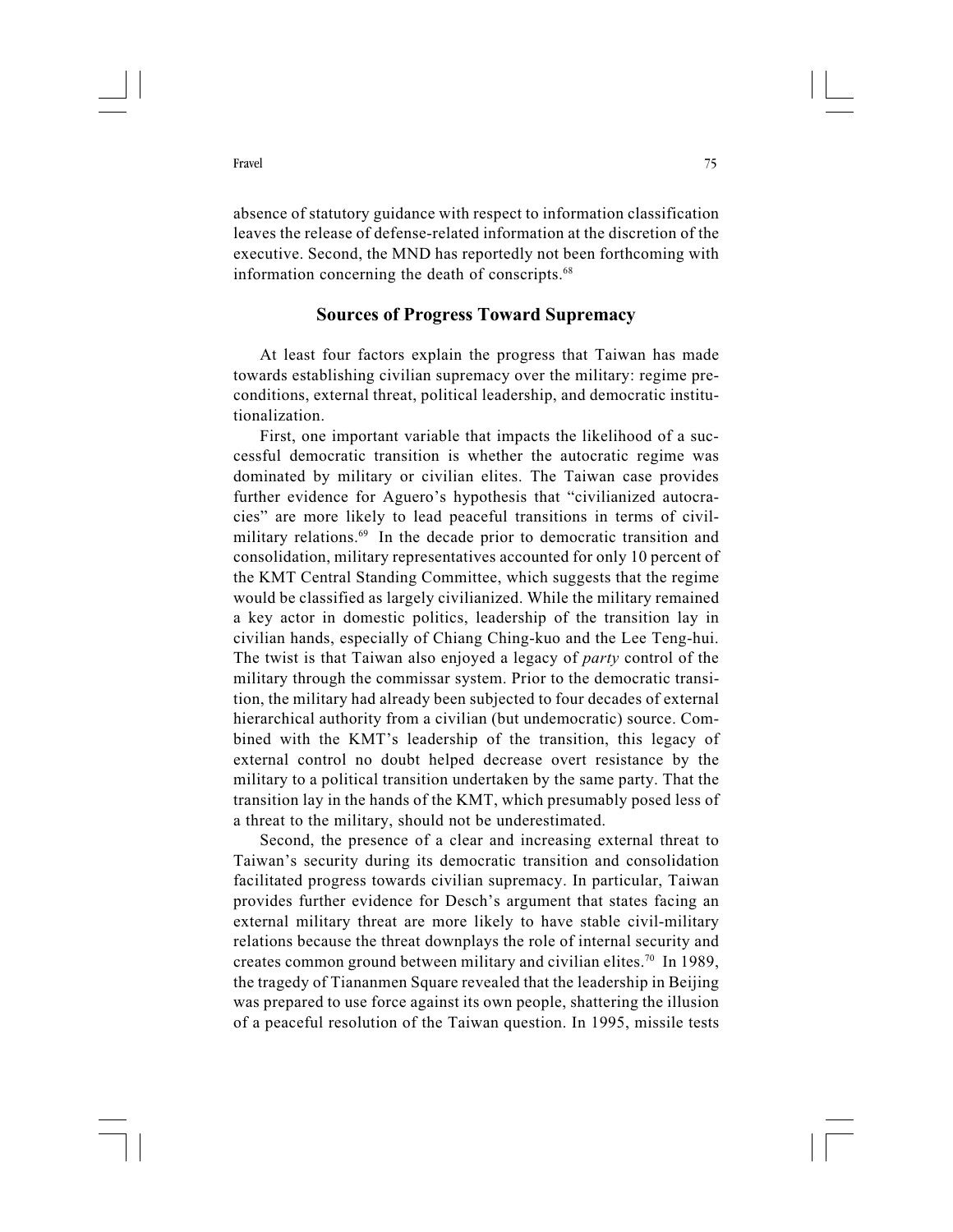and military exercises in response to Lee Teng-hui's U.S. trip confirmed China's growing assertiveness over Taiwan, which included additional missile tests during the 1996 presidential campaign. The drafting of the NDL and implementation of the current Jingshi An, which seeks to create a more efficient force based on high-technology weapons platforms, began only in 1997, after the threat from China came into sharp focus. As a result, momentum towards reform of the military has combined democratic concerns of accountability with a practical interest in maximizing Taiwan's security vis-à-vis China.71 Indeed, in addition to cementing democratic control of the armed forces, the DMOL aims to increase the combat effectiveness of joint operations by centralizing the three services into one command and thus reduce intraservice rivalry. Corruption charges from procurement scandals and unclear lines of command authority have been equally effective reasons for reforming civil-military relations as the desire to end the autonomy of the command system.

Third, effective civilian leadership before, during, and after the transition to democracy has contributed greatly to the progress towards civilian supremacy. Chiang Ching-kuo set the stage for a successful transition by limiting involvement by the armed forces in domestic politics before the start of the transition. In 1986, Chiang stated in an interview that after his death "there would be no military rule whatever,"72 which decreased the ability of an officer to seize power in the name of the former president. Chiang also chose to initiate the transition by first removing the military from its internal security role through the lifting of martial law, which began the process of political neutralization before substantial political change had occurred and established space for opposition parties in the political system. Finally, in contrast to adherence to the rotation system for officers, Chiang extended Hau Peitsun's tenure as Chief of the General Staff (CGS), which allowed the latter to build a power base within the armed forces. Some analysts believe that this helped create cleavages within the military that prevented unity during the remainder of the transition and allowed Lee to build his own base of support within the military among those who were opposed to Hau.73

Lee Teng-hui's management of civil-military relations played a critical role throughout the transition and consolidation of Taiwan's democracy. First, recognizing the political importance of the armed forces, Lee accommodated military interests by deferring consideration of serious reform until his authority had been consolidated. In 1988, after the death of Chiang Ching-kuo, Lee extended Hau Pei-tsun's term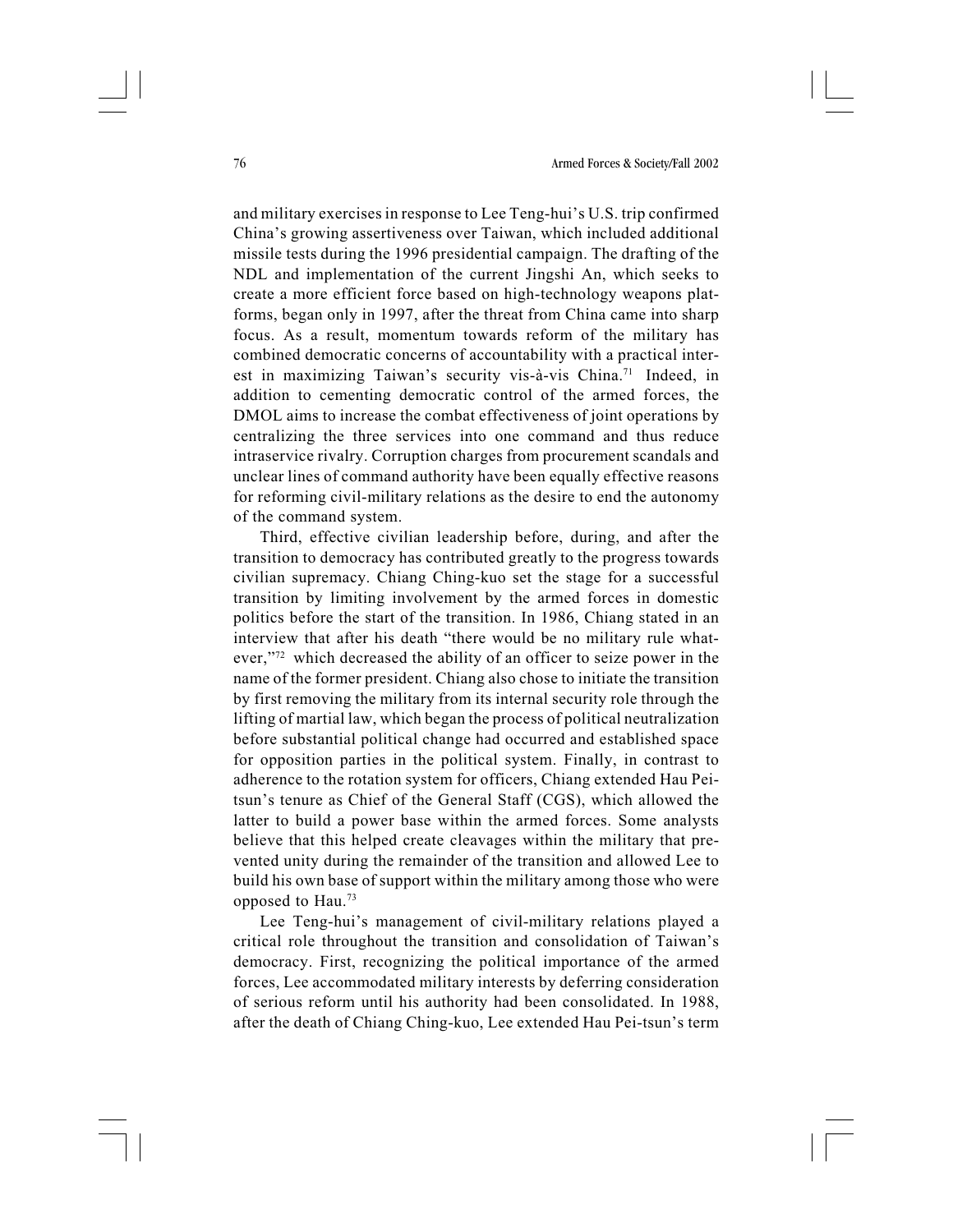as CGS to an unprecedented eight years in order to ensure continued military support of his presidency. In 1990, in return for Hau's support of Lee's troubled election as president, Lee appointed Hau as premier only months after Hau had become defense minister. From 1988 to 1992, little direct progress was made with respect to the establishment of civilian supremacy over the armed forces. During this time, the Taiwan Garrison Command (TGC) remained in force, the military command system remained autonomous, and active duty officers still served on the KMT's Central Standing Committee (CSC). Indeed, none of the serious reforms of civil-military relations were implemented until after 1996, when President Lee Teng-hui was elected for second term and Taiwan's new democracy began to consolidate.

Second, Lee limited future military influence on domestic politics using democratic means to limit the influence of Hau, the former general who had served as the head of the conservative faction in the KMT. When Hau became premier, he resigned from the military and surrendered his commission, which prevented him from legally returning to the armed forces. Moreover, by nominating him as premier, Lee handed Hau a full plate of nonmilitary related duties to fulfill, limiting the amount of time Hau could spend on the armed forces. In early 1993, in response to the poor showing by the KMT in the 1992 elections, Lee compelled the cabinet to resign, thereby removing Hau from the civilian administration and active political life.74 Thus what looked like undue military influence in politics through the appointment of Hau in 1990 enabled Lee to remove him later, not just from the military but also from an active role in politics: Hau then lacked an official position in the civilian government, but could not return to active duty in the armed forces. In 1995, when Hau was a presidential candidate, support for his candidacy was limited and he withdrew from the race.

Third, Lee exploited factions within the armed forces to build his own base of support. In the early 1990s, Lee began to appoint those generals from the navy and air force to senior positions who had been opposed to Hau's "big-army" doctrine, which had emphasized a large standing army.<sup>75</sup> The movement towards strictly defensive operations conducted jointly by the three services further downplayed the influence of the army.

The fourth and final factor is the emergence of democratic institutions that supported Lee's subsequent efforts to increase civilian supremacy. Key institutions included the presence of a vocal opposition within the Legislative Yuan (LY), a free press, and an active judiciary. In the early 1990s, for example, Chen Shui-bian made reform of the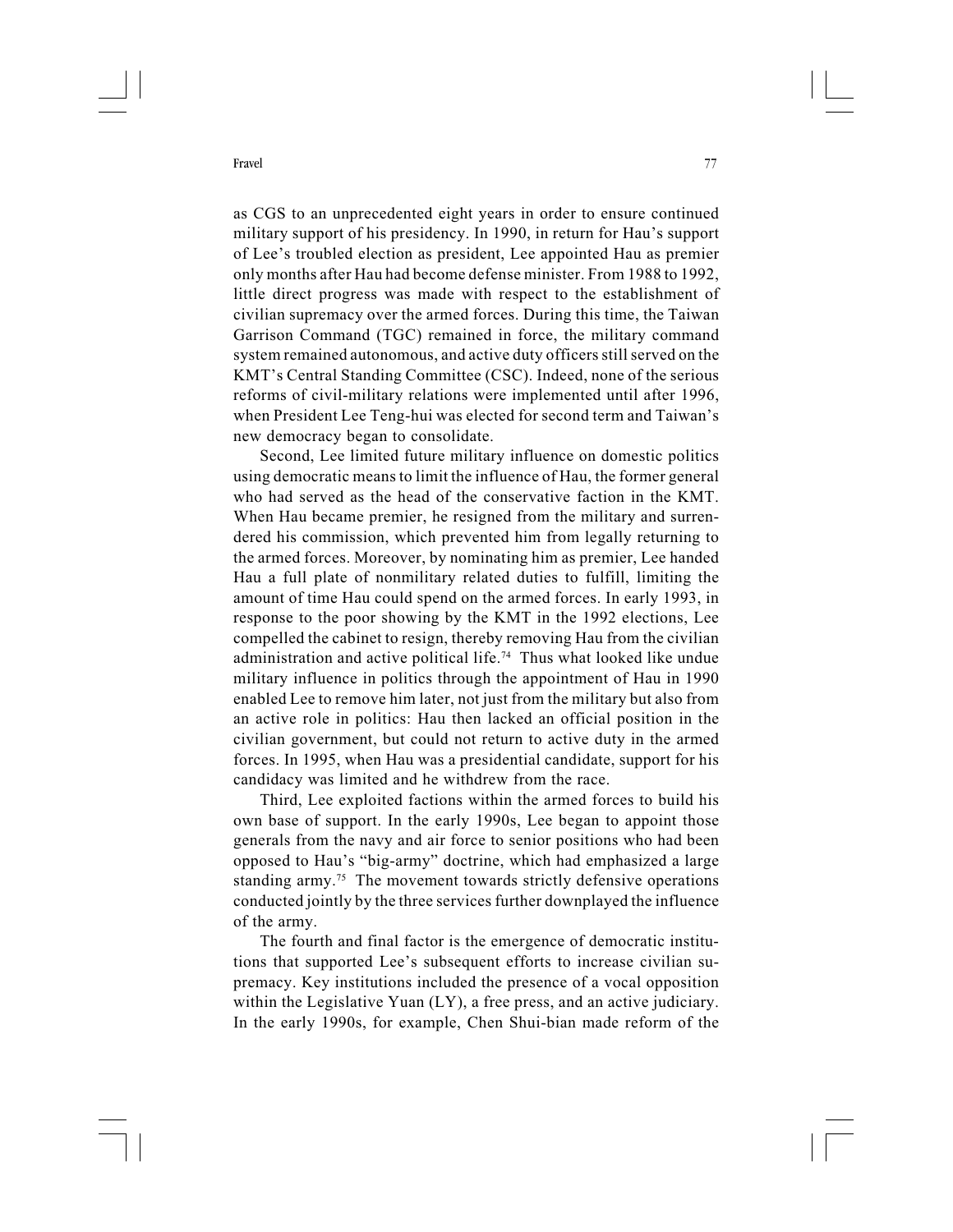military one of his key issues while serving as a legislator, publishing a book in 1993 entitled The Black Box of Defense. Reform of the military was also actively discussed in the 1995 legislative elections and has been the subject of frequent editorials in the opposition press, especially the Zili Wanbao. The LY also played a key role in the drafting and passage of the NDL and DMOL, which gain bipartisan support from the KMT and DPP. The demotion of the General Political Warfare Department (GPWD) to a minor office in the MND stemmed from a DPP legislator's suggestion.<sup>76</sup> In part, opposition to aspects of the military, channeled through public opinion, has compelled the government to act when it otherwise might not. The transfer of the Procurement Bureau to the MND prior to the passage of the DMOL reflected a response by the government to pressure from the public and legislators in the wake of several scandals. Likewise, the MND's establishment of a special investigative committee resulted from public pressure.

The judiciary also played a key role. Rulings by the Council of Grand Justice compelled the CGS to appear before the LY. In July 1998, however, the Council of Grand Justices ruled that the CGS "cannot deny" a legislator's request to appear before the  $LY$ .<sup>77</sup> As a result, on 30 September 1998, Tang Fei appeared before the National Defense Committee, which marked the first interpellation of a CGS before the LY.78 The judiciary also issued rulings that limited the role and influence of the military in the national education system, especially universities.

# Conclusion

In conclusion, this article has demonstrated that Taiwan since 1986 has achieved substantial progress towards civilian supremacy across all three dimensions. The military has become largely a neutral political force, and withdrawn from most aspects of government administration apart from elements of the defense bureaucracy. In particular, its internal security function has been eliminated. Likewise, the passage of the National Defense Law in 2000 created the legal basis for democratic control, placing the previously autonomous command system directly under the Ministry of National Defense. A more activist legislature has bolstered democratic control through increased supervision of the military. Reconciliation efforts for past abuses by the armed forces and the elimination of mandatory military education programs have increased social impartiality.

This progress towards civilian supremacy was indeed a necessary condition for both a successful transition and continuing consolidation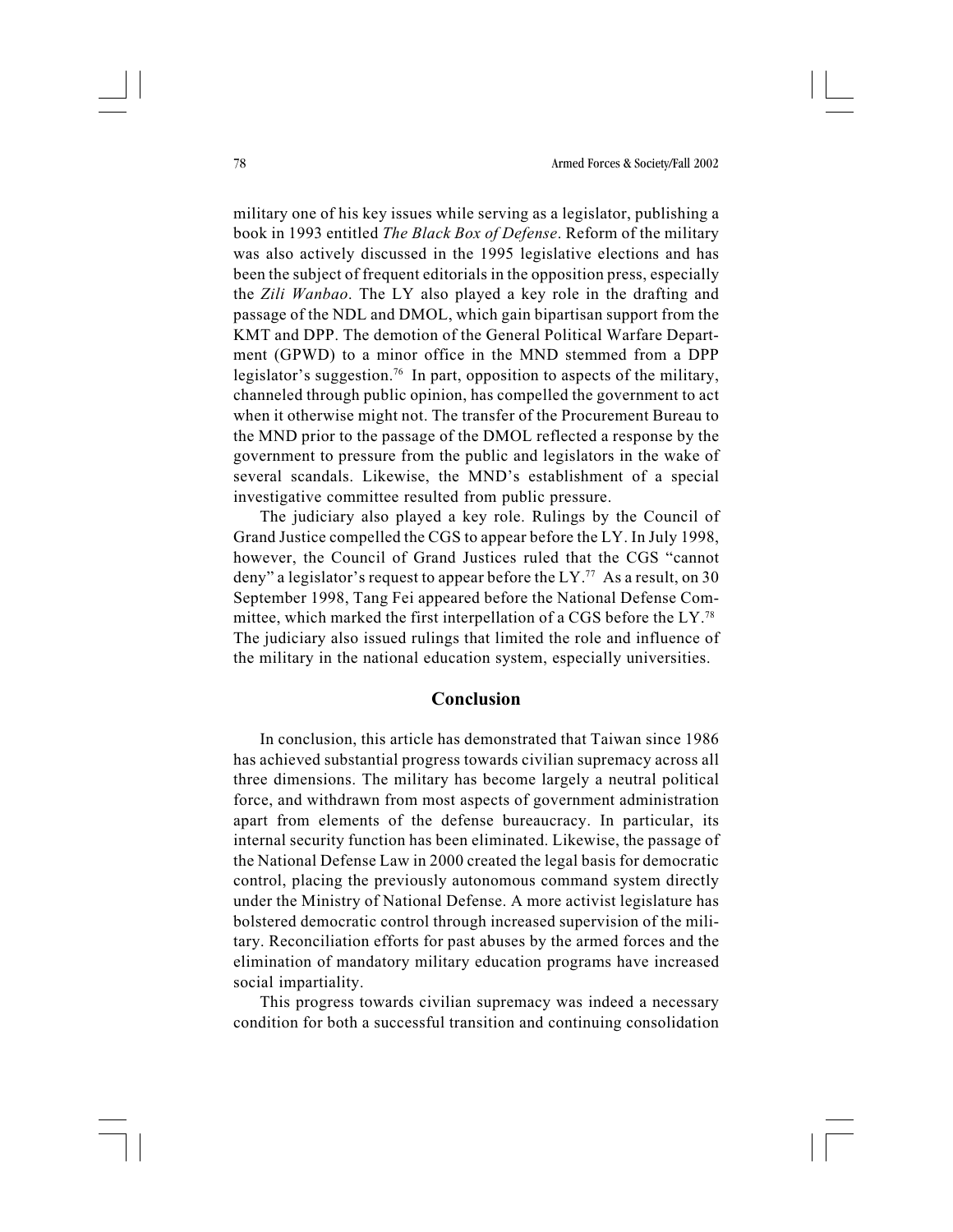of the island's new democracy. Overt military opposition during the early years of the transition probably would have stalled or greatly limited the initial movement towards democracy, as the armed forces then played a key role in internal security. Only after the consolidation of Taiwan's democracy in 1996 was the civilian government able to pursue reforms to entrench political neutrality and democratic control of the armed forces.

The Taiwan case of civil-military relations under democratization carries important and more general implications. First, Taiwan's experience underscores the importance of skilled political leadership and the timing of reforms, which is remarkable in part because many of the most important reforms were deferred for five or ten years after the transition's start without actually damaging the transition as a whole. In the case of democratic control, the NDL and DMOL were not passed by the legislature until thirteen years after the lifting of martial law. By deferring the reforms that most squarely address the interests of the military, Lee ensured that both the transition to democracy and the reform of civil-military relations would succeed.

Second, Taiwan provides a clear roadmap for the transformation of civil-military relations in mainland China. The pretransition similarities between China and Taiwan are striking, as both militaries served Leninist political parties and are penetrated at all levels by a political commissar system. When the mainland does begin its transition to democracy, the example of Taiwan's reforms will be available to China's leaders as a point of reference. It also suggests that civilmilitary relations may not be the largest obstacle to the democratization of the mainland.

# **Notes**

AUTHOR'S NOTE: The author thanks Michel Oksenberg, Larry Diamond, Monte Bullard, Ken Allen, Martin Dimitrov, and Jeffrey Wu, along with two anonymous reviewers, for helpful comments and suggestions. Apart from proper names, which appear in Wade Giles, I have used the pinyin system of romanization for Chinese words.

1. On the importance of the lifting of martial law in Taiwan's democratization, see Yun-han Chu, Crafting Democracy in Taiwan (Taipei: Institute for National Policy Research, 1992); Shelly Rigger, Politics in Taiwan: Voting for Democracy (London: Routledge, 1999); Hung-mao Tien, The Great Transition: Political and Social Change in the Republic of China (Stanford, CA: Hoover Institution Press, Stanford University, 1989). Writing in 1991, Copper states that "martial law had been, according to virtually all opposition politicians and activists in Taiwan for years, the major obstacle to a genuine opposition, free elections and democracy." Furthermore, he states that the lifting of martial law "was a turning point." See John F. Copper, "Opposition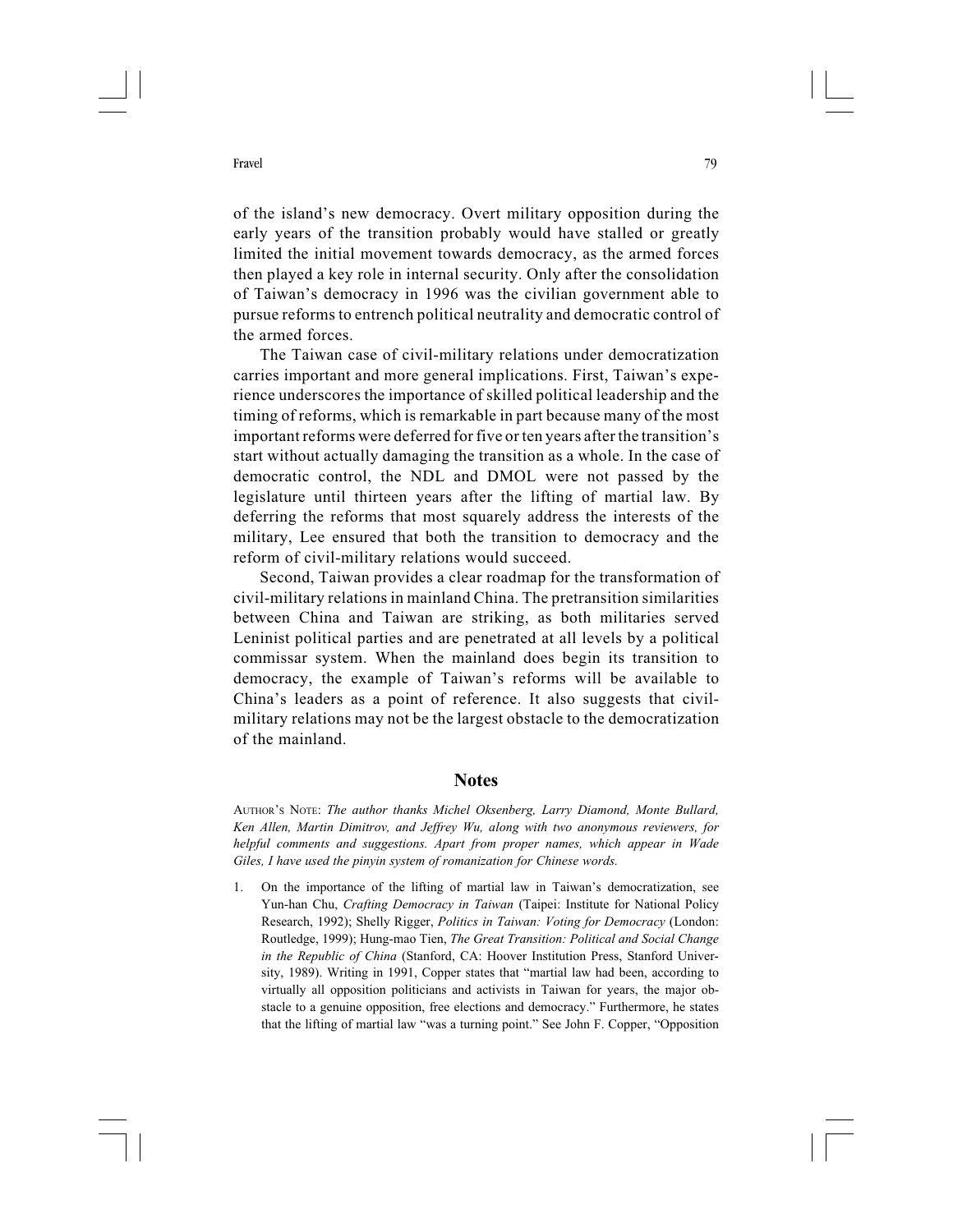Politics in Taiwan," in The Republic of China on Taiwan, 1949-1988, ed. Cecilia S. Chang (New York: Institute of Asian Studies, St. John's University, 1991), 76-77. Writing in 2001, Chu and Lin state that the lifting of martial law and removing the ban on opposition parties "were a watershed in Taiwan's regime transition. They essentially pushed the process of authoritarian breakdown over the point of no return." See Yu-han Chu and Jih-Wen Lin, "Political Development in 20th Century Taiwan: State-Building, Regime Transformation and the Construction of National Identity," The China Quarterly 165 (2001): 121.

- 2. See, for example, Tien, *The Great Transition*: Lynda Chao and Ramon H. Myers, The First Chinese Democracy: Political Life in the Republic of China on Taiwan (Baltimore: Johns Hopkins University Press, 1998); Steven J. Hood, The Kuomintang and Taiwan's Democratization (Boulder: Westview Press, 1997); Chu, Crafting Democracy in Taiwan; Alan Wachman, Taiwan: National Identity and Democratization (Armonk: M.E. Sharpe, 1994); Rigger, Politics in Taiwan: Voting for Democracy.
- 3. Samuel P. Huntington, The Soldier and the State: The Theory and Politics of Civil-Military Relations (Cambridge, MA: Belknap Press of Harvard University Press, 1957).
- 4. For a clear articulation of civilian supremacy, see Felipe Aguero, Soldiers, Civilians and Democracy (Baltimore: Johns Hopkins University Press, 1995). Also, see Felipe Aguero, "Toward Civilian Supremacy in South America," in Consolidating the Third Wave Democracies: Themes and Perspectives, eds. Larry Diamond, Marc Plattner and Hung-mao Tien (Baltimore: Johns Hopkins University Press, 1997); Larry Diamond and Marc Plattner, eds., Civil-Military Relations and Democracy (Baltimore: Johns Hopkins University Press, 1996); Larry J. Diamond, Developing Democracy: Toward Consolidation (Baltimore: Johns Hopkins University Press, 1999); Wendy Hunter, "Contradictions of Civilian Control: Argentina, Brazil and Chile in the 1990s," Third World Quarterly 15, 4 (1994); Elizabeth P. Coughlan, "Democratizing Civilian Control," Armed Forces & Society 24, 3 (1998).
- 5. Hsiao-shih Cheng, Party-Army Relations in the PRC and Taiwan (Boulder: Westview Press, 1990).
- 6. Teh-fu Huang, "Elections and the Evolution of the KMT in Taiwan's Electoral Process," in Taiwan's Electoral Politics and Democratic Transition, ed. Hung-mao Tien (Armonk: ME Sharpe, 1996), 118-120.
- 7. Ibid.
- 8. Far Eastern Economic Review [FEER], 2 June 1983.
- 9. In 1983, however, Chiang appointed Wang Sheng as Ambassador to Paraguay, removing him from domestic politics. The precise role of Wang Sheng and Liu-Shao-Kang remains a subject of controversy. While contemporary news reports characterize it as an alternative seat of power, research based on extensive interviews with Wang Sheng indicate that the office did not assume this role, but rather served as an in-house think-tank for the president and the KMT. But from the perspective of civilmilitary relations, the prominent role of any officer in such a body would still indicate the absence of neutrality. See Thomas A. Marks, Counterrevolution in China: Wang Sheng and the Kuomintang (London: Frank Cass, 1996).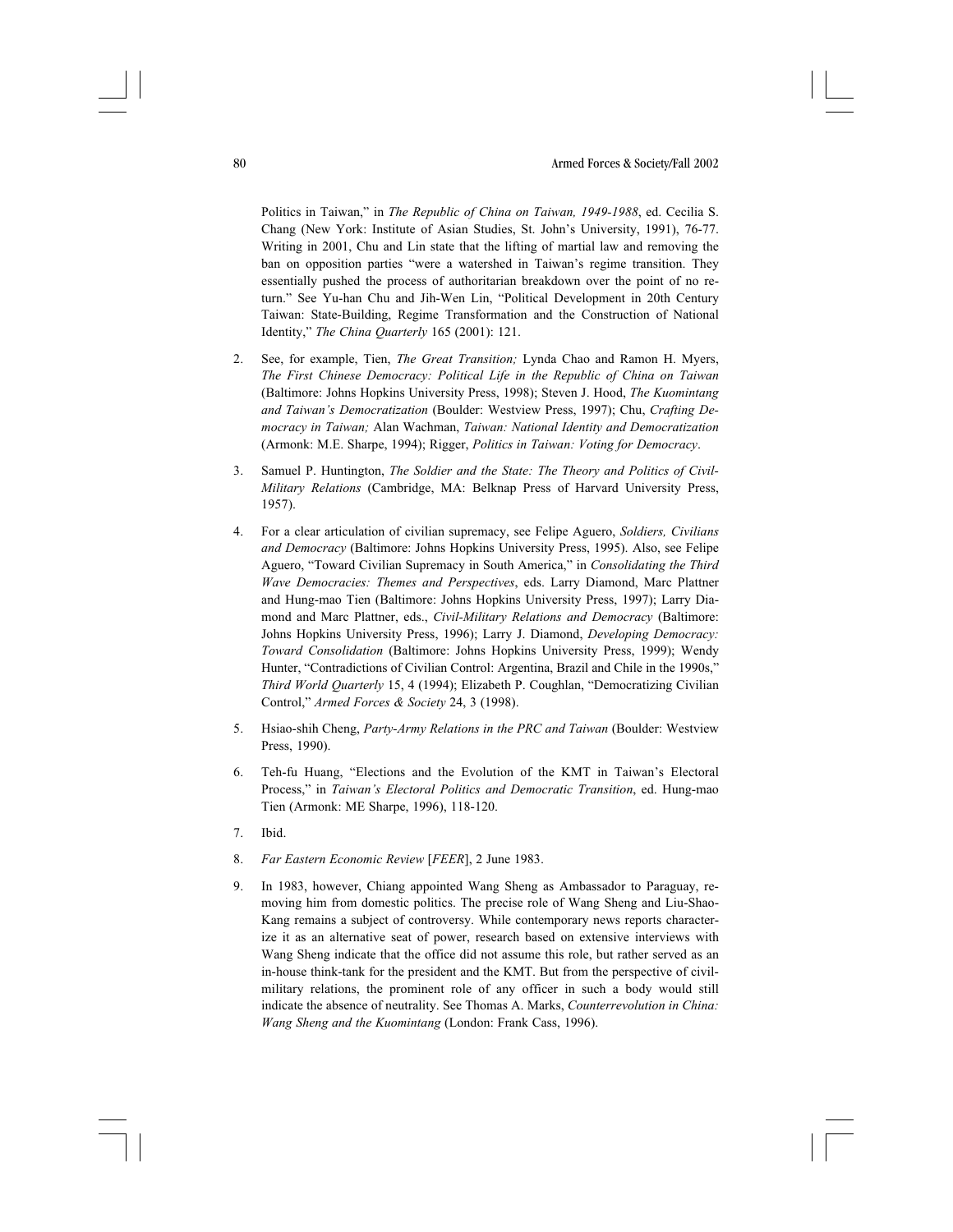- 10. China News, 17 September 1998; FEER, 13 August 1982; Chu, Crafting Democracy in Taiwan, 21.
- 11. The Executive Yuan (EY) is the executive branch of Taiwan's government, which is led by the premier, who is in turn appointed by the president. The Legislative Yuan (LY) is the legislative branch of Taiwan's government, with a unicameral system.
- 12. FEER, 23 November 1995; Hung-mao Tien, "Taiwan's Transformation," in Consolidating the Third Wave Democracies: Regional Perspectives, ed. Larry Diamond (Baltimore: Johns Hopkins University Press, 1997), 139-140.
- 13. For details on the commissar system in Taiwan, see Cheng, *Party-Army Relations*; Monte Bullard, The Soldier and the Citizen: The Role of the Military in Taiwan's Development (Armonk: M.E. Sharpe, 1996).
- 14. FEER, 18 May 1989
- 15. Er er ba shijian yanjiu baogao [Research Report on the 2-28 Incident], Xingzhengyuan yanjiu er er ba shijian xiaoxu [Executive Yuan Research Small Group for the 2-28 Incident], Taipei, 1992. The report discusses scholarly estimates, which range from 10,000 to 28,000.
- 16. Taipei Times, 10 September 1999; Free China Journal, 5 June 1998.
- 17. Bullard, *The Soldier and the Citizen*. One positive legacy of this effort, Bullard notes, was state-building, which was largely absent in Taiwan.
- 18. Ibid.
- 19. Aguero, "Toward Civilian Supremacy in South America," 178.
- 20. For a discussion of political neutrality, see Aguero, Soldiers, Civilians and Democracy; Diamond, Developing Democracy.
- 21. FEER, 23 November 1989; FEER, 28 January 1988; FEER, 8 May 1986.
- 22. Chao and Myers, *The First Chinese Democracy*, 271. After resigning from the premiership, Hau reiterated this perspective, believed to characterize the view of many in the senior officer corps. In a 1994 interview, he stated "if any political party becomes the ruling party and invalidates the name of the ROC terminating the ROC, I do not think that the army will agree to go along with this. The army's responsibility is to protect the ROC. If there is a political party which is not loyal to the ROC, I do not think that the army will sit by and watch." Quoted in Wachman, Taiwan, 157.
- 23. Tang Fei reportedly stated that "the army supports the ROC and the name of the country is the ROC, not Taiwan…if some day the name of the country is changed according to the Constitution into Taiwan, we will safeguard Taiwan." See Chihcheng Lo, "Taiwan: The Remaining Challenges," in Coercion and Governance: The Declining Role of the Military in Asia, ed. Muthiah Alagappa (Stanford: Stanford University Press, 2001), 151.
- 24. Central News Agency, 5 January 1998
- 25. Reuters Wire Service, 18 March 2000; Taiwan News, 18 January 2000.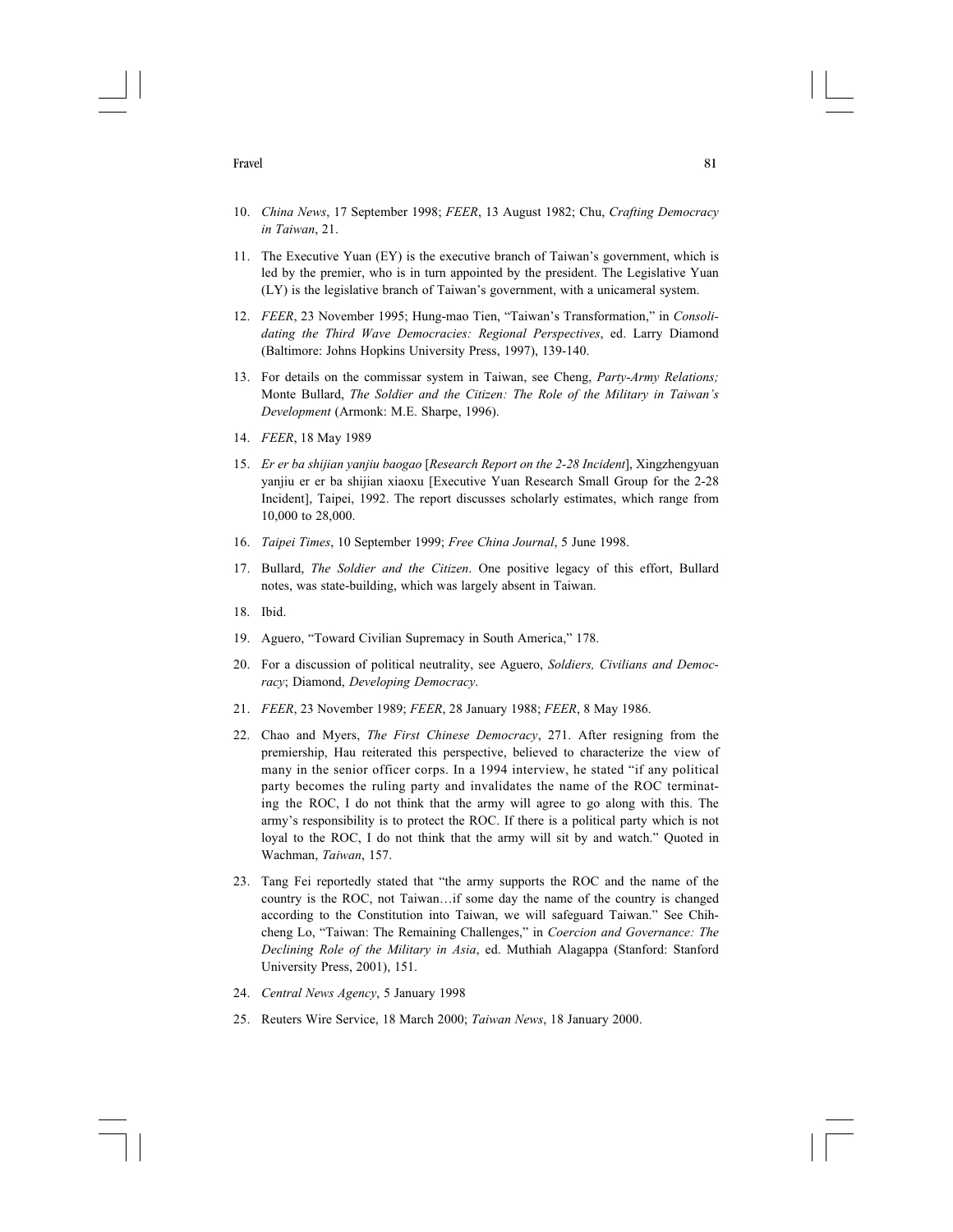- 26. In part, the reliance upon active officers represents the lack of civilian experts qualified to assume these positions. Given the imminent national security threat posed by China, reliance on all available skilled personnel is understandable and mitigates the negative impact on consolidation.
- 27. China News, 27 January 1999; Zili Wanbao, 10 July 1994; CNA, 23 January 1999. Yin was previously the head of the NSB, while Ting Yu-chou was former director of Military Intelligence.
- 28. Individuals appointed to this position include: General Huang Hsien-yung (June 1998), Lt-Gen Huang Ching-Ying (June 1998), General Wang Wen-Hsieh (January 1999), and General Hsia Ying-chou (January 1999). While it is unclear whether these appointments are honorary or substantive, they are somewhat unusual. One conjecture is that they represent a tactic by Lee Teng-hui to keep former generals under a tight reign by appointing them to a high office within the EY and away from their former bases of power.
- 29. Hsiao-shih Cheng, "Woguo Zhengjun Guanxi De Bianqian Chushi [Changing Trends in Our Country's Government-Military Relations]," in Jundui Yu Shehui [The Military and Society], ed. Chin-chiang Su (Taipei: Institute for National Policy Research, 1997), 89. There were reports that there were 30 individuals who voiced the views of the military at this congress. See Chin-chiang Su, "Guojun Yu Shehui Guanxi Zhi Jiangou [Establishment of Relations between the National Military and Society]," in Jundui Yu Shehui [The Military and Society], ed. Chin-chiang Su (Taipei: Institute for National Policy Research, 1997), 8.
- 30. John F. Copper, The KMT's 15th Party Congress: Ruling Party at a Cross-Roads (Baltimore: School of Law, University of Maryland, 1997).
- 31. South China Morning Post, 9 November 1994.
- 32. China News, 18 October 1997.
- 33. Taiwan News, 18 January 2000.
- 34. Zhongyang Ribao (Central Daily), 1997.
- 35. Ministry of National Defense, National Defense Report (Taipei: Li Ming Cultural Enterprise, 1998), 55.
- 36. Ministry of National Defense, National Defense Report (Taipei: Li Ming Cultural Enterprise, 2000).
- 37. Quoted in Su, "Guojun Yu Shehui Guanxi Zhi Jiangou," 8. See Cheng, "Woguo Zhengjun Guanxi," 89.
- 38. Lo, "Taiwan: The Remaining Challenges," 151.
- 39. The Temporary Provisions Effective During the Period of Communist Rebellion were added to the constitution in May 1948. The provisions enhanced presidential power during the emergency of the communist uprising, which granted a series of extraconstitutional powers and removed the two-term limit. The abolition of the provisions thus revived the democratic components of the ROC constitution, including the original provisions for civil-military relations.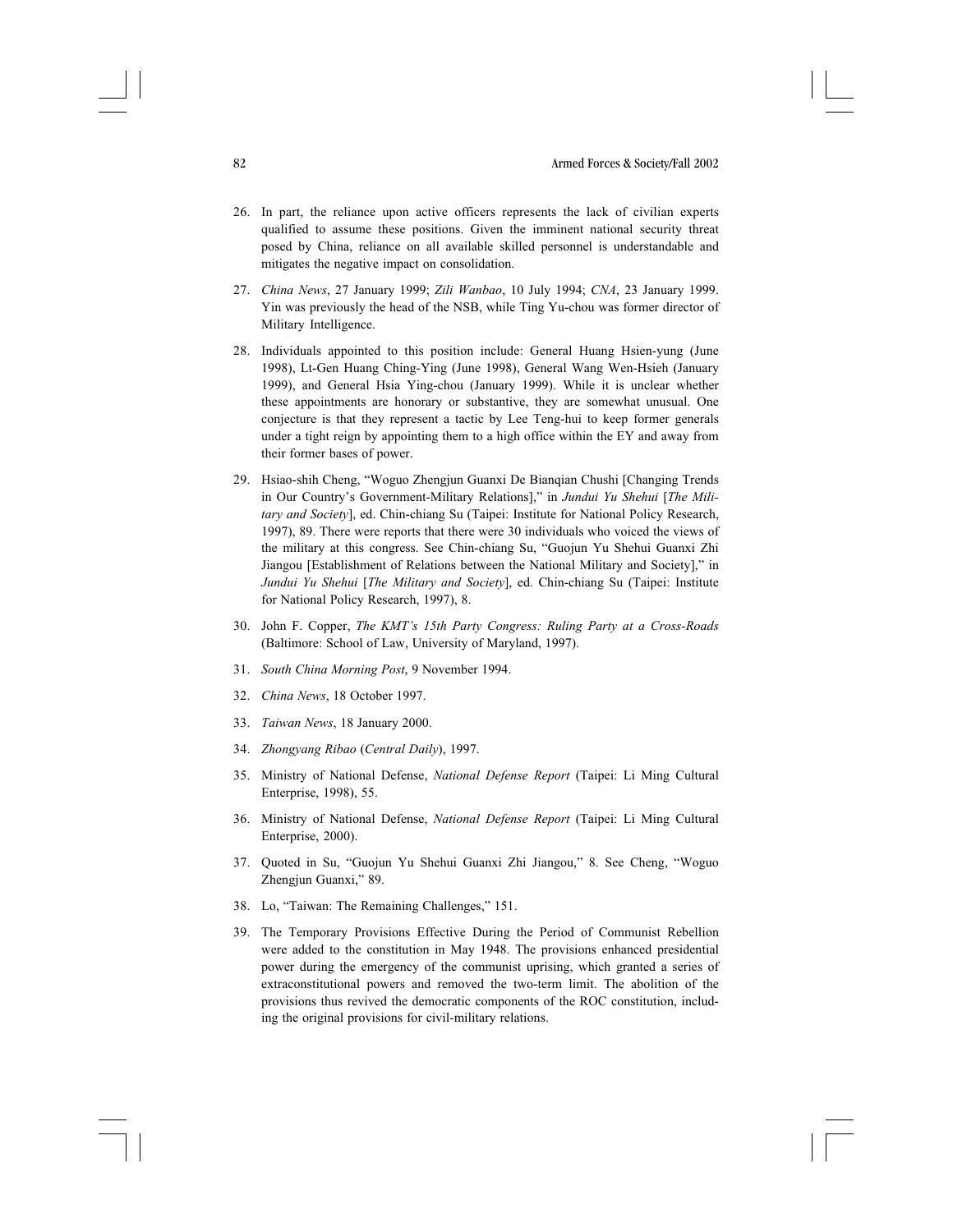- 40. Cheng, "Woguo Zhengjun Guanxi."
- 41. "Welcome to the 1990s," Asiaweek, 3 April 1998; Ministry of National Defense, National Defense Report.
- 42. Taipei Times, 12 November 1999.
- 43. Michael D. Swaine, Taiwan's National Security, Defense Policy, and Weapons Procurement Processes (Santa Monica, CA: Rand, 1999).
- 44. Ibid., 36-43.
- 45. The effects of this arrangement were not limited to civilian supremacy. Due to the structure of Taiwan's armed forces, budgeting and procurement could be heavily influenced by interservice rivalries, depending on the CGS. Swaine argues that this structure has led to a suboptimal military policy vis-à-vis the threat from China, as crucial joint-service operations would be downplayed.
- 46. Zhongguo Shibao [China Times], 22 January 2000; Zhongguo Shibao [China Times], 17 January 2000.
- 47. For more on the drafting, see Arthur Shu-fan Ding and Alexander Chieh-cheng Huang, "Taiwan's Military in the 21st Century: Redefinition and Reorganization," in The Chinese Armed Forces in the 21st Century, ed. Larry Woertzel (Army War College: Strategic Studies Institute, 1999); Swaine, Taiwan's National Security.
- 48. Chen-ya Hu, "The National Defense Law and the Adjustment of the Ministry of National Defense," Peace Forum Essays (2000).
- 49. China News, 24 March 1998; China News, 21 March 1998.
- 50. For detailed discussion, see Jin-peng Peng, "Guofangbu Yu Guohui Goutong Zhidu [The Communications System between the Ministry of National Defense and Legislative Yuan]," in Jundui Yu Shehui [The Military and Society], ed. Chin-chiang Su (Taipei: Institute for National Policy Research, 1997).
- 51. The LY lacks a constitutional channel for supervising the work of the NSB. The NSB is not currently part of the EY, but reports directly to the president and is supervised by the NSC.
- 52. Zili Wanbao, 29 March 1999.
- 53. Su, "Guojun Yu Shehui Guanxi Zhi Jiangou," 9-11. In 1998, for example, the DDP put forth a resolution to discuss whether then defense minister Chiang Chung-lin should resign in the aftermath of a string of military air crashes, which failed to pass by only three votes. Despite its failure, this event reflects the openness within the legislature to discuss issues related to the military system. See China News, 4 April 1998.
- 54. Swaine, Taiwan's National Security, 38; Zhongguo Shibao [China Times], 22 January 2000; Zhongguo Shibao [China Times], 17 January 2000.
- 55. Ministry of National Defense, National Defense Report, 133.
- 56. For a detailed discussion of issues surrounding the classification of defense information, see Lo, "Taiwan: The Remaining Challenges," 148-149. For example, during